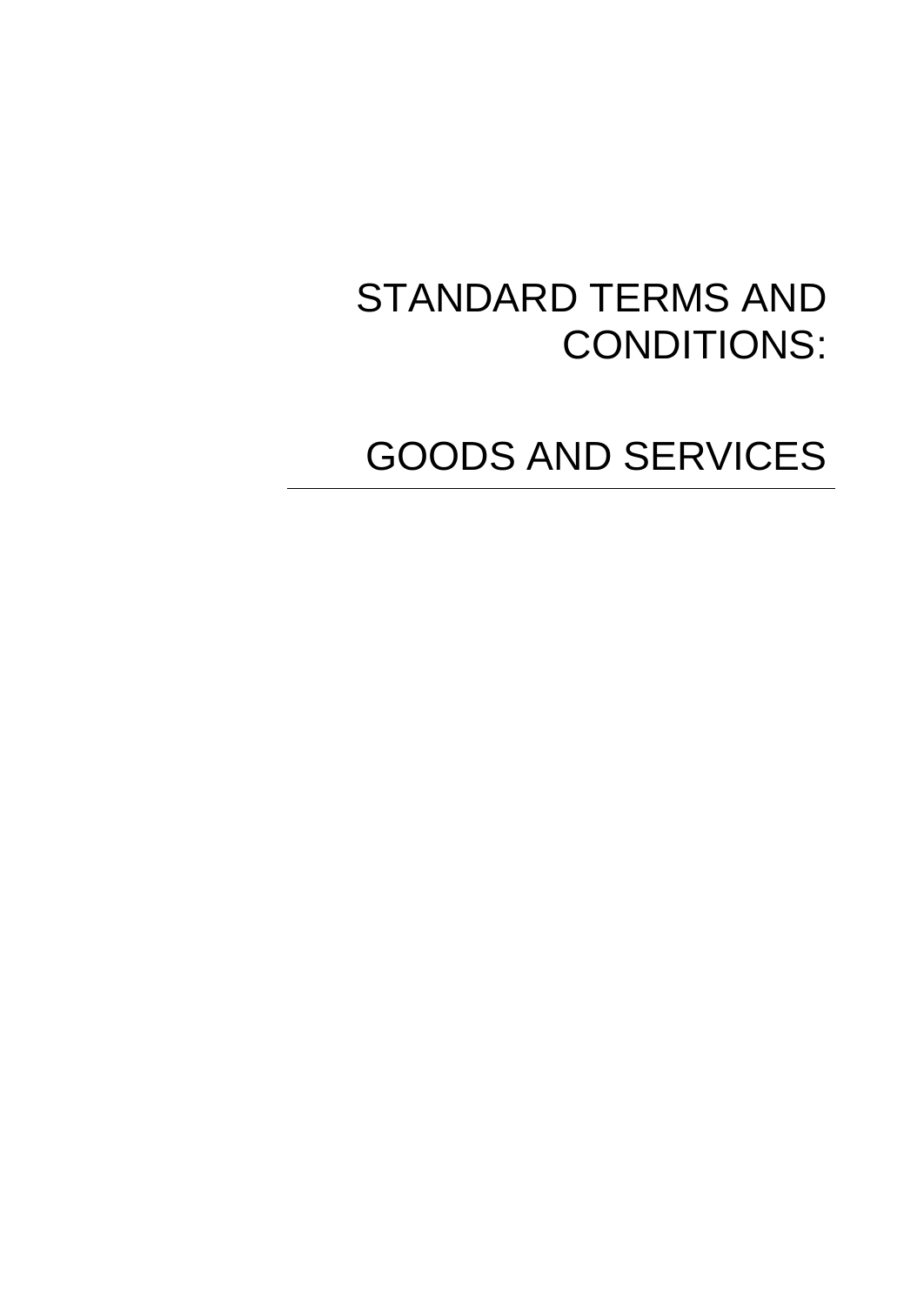| $\mathbf{1}$ . |                    |
|----------------|--------------------|
| 2.             |                    |
| 3.             |                    |
| 4.             |                    |
| 5.             |                    |
| 6.             |                    |
| 7.             |                    |
| 8.             |                    |
| 9.             |                    |
|                |                    |
|                |                    |
|                |                    |
|                |                    |
|                |                    |
|                |                    |
|                |                    |
|                |                    |
|                |                    |
|                |                    |
|                |                    |
|                |                    |
|                |                    |
|                |                    |
|                |                    |
|                |                    |
|                | 26. SERVICE LEVELS |
|                |                    |
|                |                    |
|                |                    |
|                |                    |
|                |                    |
|                |                    |
|                |                    |
|                |                    |
|                |                    |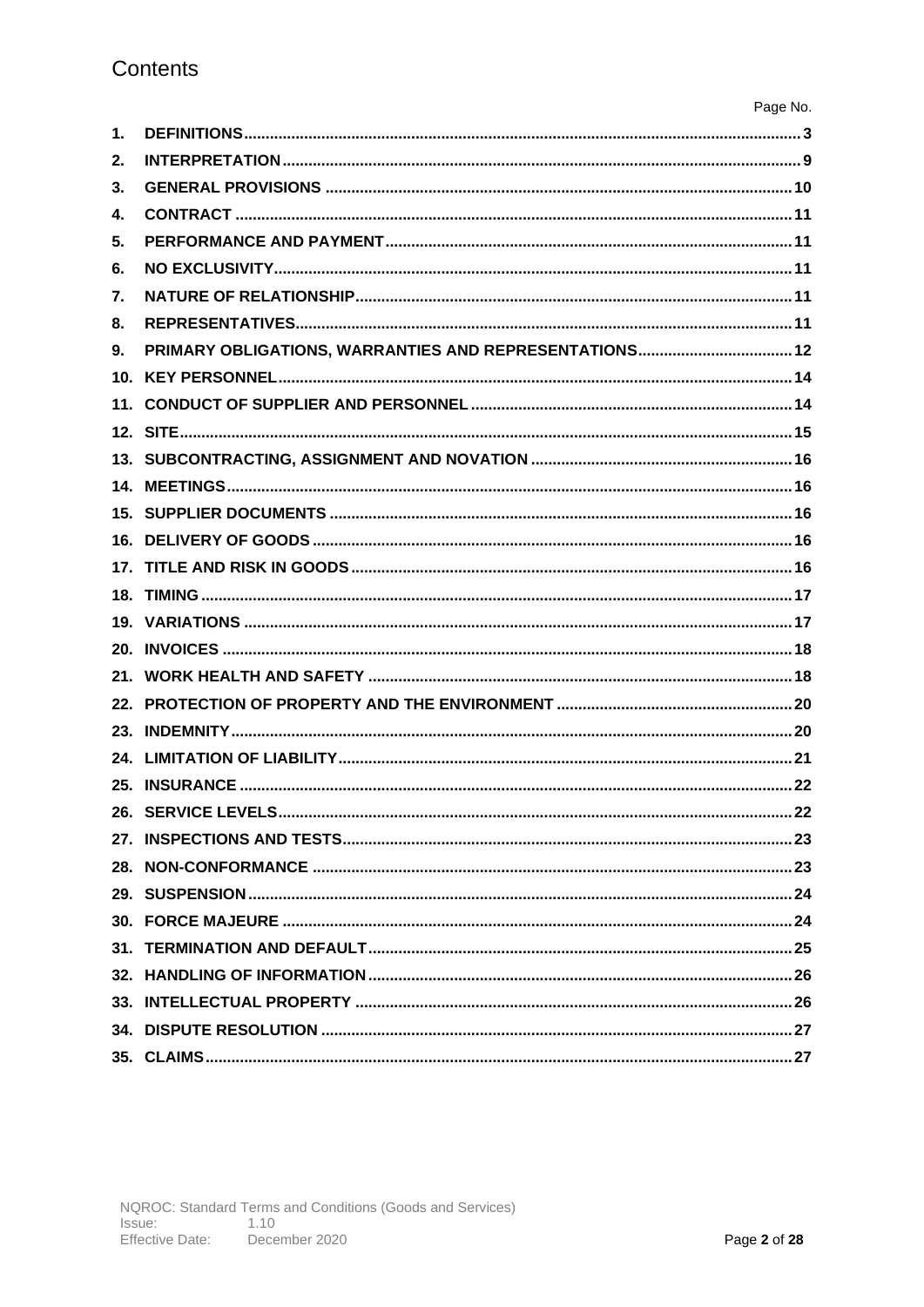### **1. DEFINITIONS**

- 1.1 In the Contract, unless inconsistent with the context or subject matter:
	- (a) **Affected Party** has the meaning given in clause 30.1;
	- (b) **Approvals** means certificates, licences, accreditations, clearances, authorisations, consents, permits, approvals, determinations and permissions from any Authority and any related fees and charges;
	- (c) **Authority** means any Federal, State, or local government authority, administrative or judicial body or tribunal, department, commission, agency, government owned corporation, statutory body or instrumentality or any other person having jurisdiction over the project;
	- (d) **Background IP** of a Party means all Intellectual Property Rights which are made available by a Party in connection with the Contract which are in existence at the date of the Contract or brought into existence after the date of the Contract other than in connection with the Contract;
	- (e) **Business Day** means a day that is not a Saturday, Sunday or any other day which is a public holiday or a bank holiday in the place where an act is to be performed or a payment is to be made;
	- (f) **Claim** includes any claim, action, demand, proceeding, suit, defence or set-off, however arising including under the Contract, at law (including a breach of the Contract), under statute, in equity, in tort (including for negligence), in quasi-contract, for unjust enrichment and to the extent permitted by law pursuant to any other principle of law (including without limitation any claim for an extension of time, Variation or other adjustment to the Price);
	- (g) **Commencement Time** means the time stated in the Engagement Documents by which the Supplier is required to commence performing its obligations under the Contract (or where no time is stated, promptly after the Supplier receives the Engagement Documents) as extended (if at all) pursuant to the Contract;
	- (h) **Completion** means the stage at which:
		- (i) each and every part of the Services has been carried out and completed in accordance with the Contract, except for minor omissions which do not reasonably affect the benefit to the Principal of the Services or prevent the Principal from using the Supplier Documents for the purpose or purposes stated in or to be reasonably inferred from the Contract;
		- (ii) all Supplier Documents have been updated and provided to the Principal in accordance with the Contract; and
		- (iii) other obligations of the Supplier which are stated in the Contract to be a requirement of Completion, or which are otherwise required to be undertaken prior to Completion have been completed;
	- (i) **Completion Time** means the time (if any) stated in the Engagement Documents by which the Supplier is required to achieve Completion as extended (if at all) pursuant to the Contract;
	- (j) **Confidential Information** means the Contract and all documents and information provided or made available by one Party (**Discloser**) to the other (**Disclosee**), or which comes to the knowledge of a Party in connection with the Contract which are of their nature confidential or which the Discloser has identified to the Disclosee as being confidential, but does not include documents and information which are in the public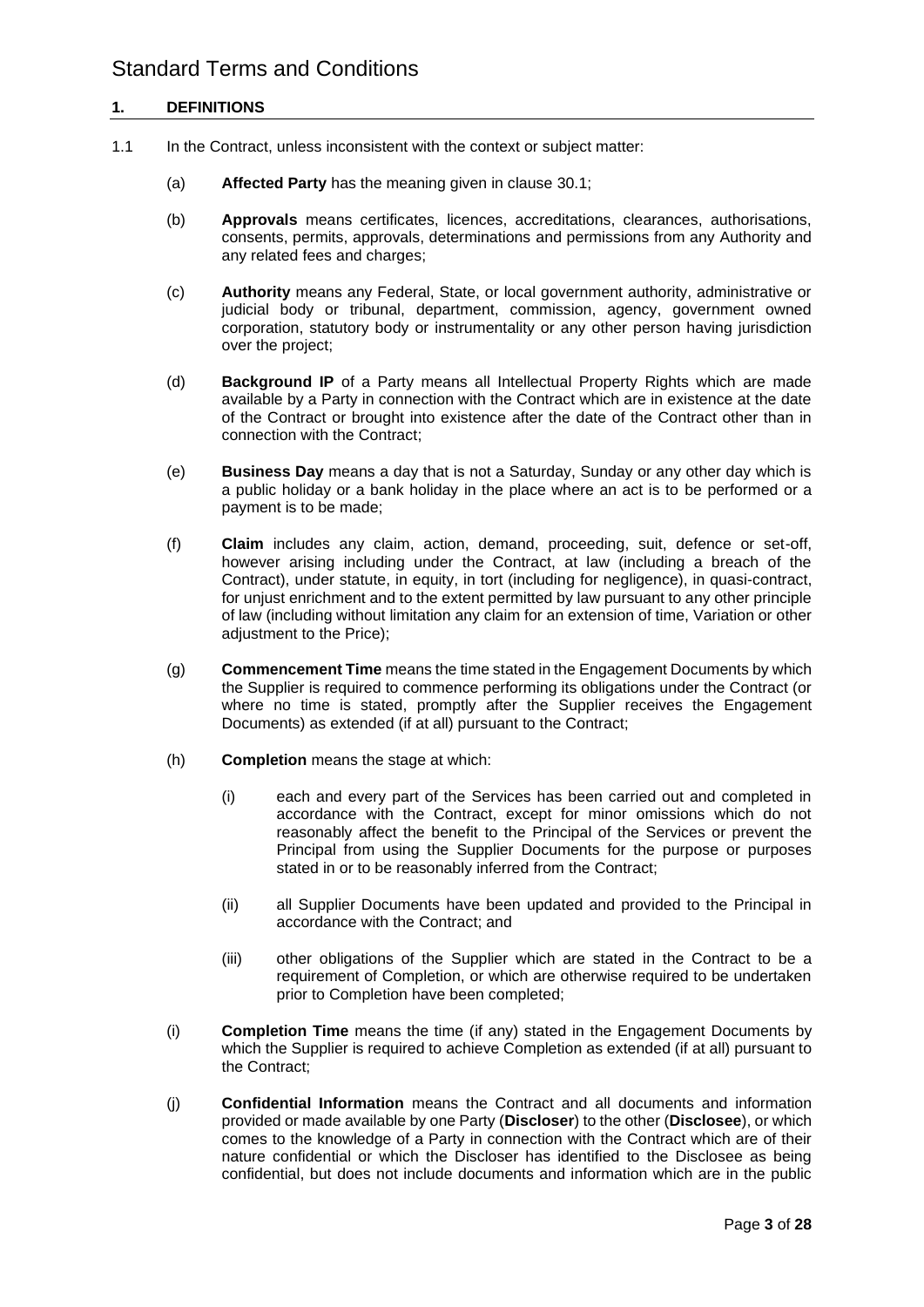domain other than through a breach of clause 32 or are independently developed by the other Party;

- (k) **Contract** means the contract between the Principal and the Supplier comprising the documents described in clause 4.1;
- (l) **Delivered** means delivered to the Principal or made available for collection (as the case may be) at the Delivery Place along with all information and documentation required by the Contract;
- (m) **Delivery Place** means the place for delivery or collection of the Goods as stated in the Engagement Documents;
- (n) **Delivery Time** means the time by which Goods are to be Delivered as stated in the Engagement Documents as extended (if at all) pursuant to the Contract;
- (o) **Discloser and Disclosee** have the meanings given in clause 1.1(j);
- (p) **Engagement Documents** means, unless the Parties expressly agree otherwise:
	- (i) where a written request is issued, the written document(s) issued by the Principal to the Supplier which:
		- A. detail the Principal's requirements for the provision of Goods and/or Services by the Supplier; and
		- B. either request the Supplier to provide, or accept the Supplier's offer to provide, those Goods and/or Services to the Principal,

including all documents attached to or incorporated by reference into those written documents and which may include a specification, product description, price list or other documents;

- (ii) where a verbal request is made, means the information provided verbally, and the information contained in any documents to which the Supplier's attention is directed; and
- (iii) where a request, whether verbal or written, is made pursuant to a Register of Pre-qualified Suppliers or Preferred Supplier Arrangement, also include the Standard Documents;
- (q) **Exceptional Circumstances** means disclosure:
	- (i) for the purpose of complying with the Disclosee's obligations or exercising the Disclosee's rights in connection with the Contract;
	- (ii) with the Discloser's consent;
	- (iii) to a professional adviser, banker, financier or auditor if that person is obliged to keep the information disclosed confidential and to who it is necessary to disclose the information;
	- (iv) to any of its Personnel who are bound to keep the information confidential and to who it is necessary to disclose the information;
	- (v) to comply with the law or a requirement of an Authority (including a stock exchange);
	- (vi) to the extent necessary to enforce its rights or defend a Claim in connection with the Contract;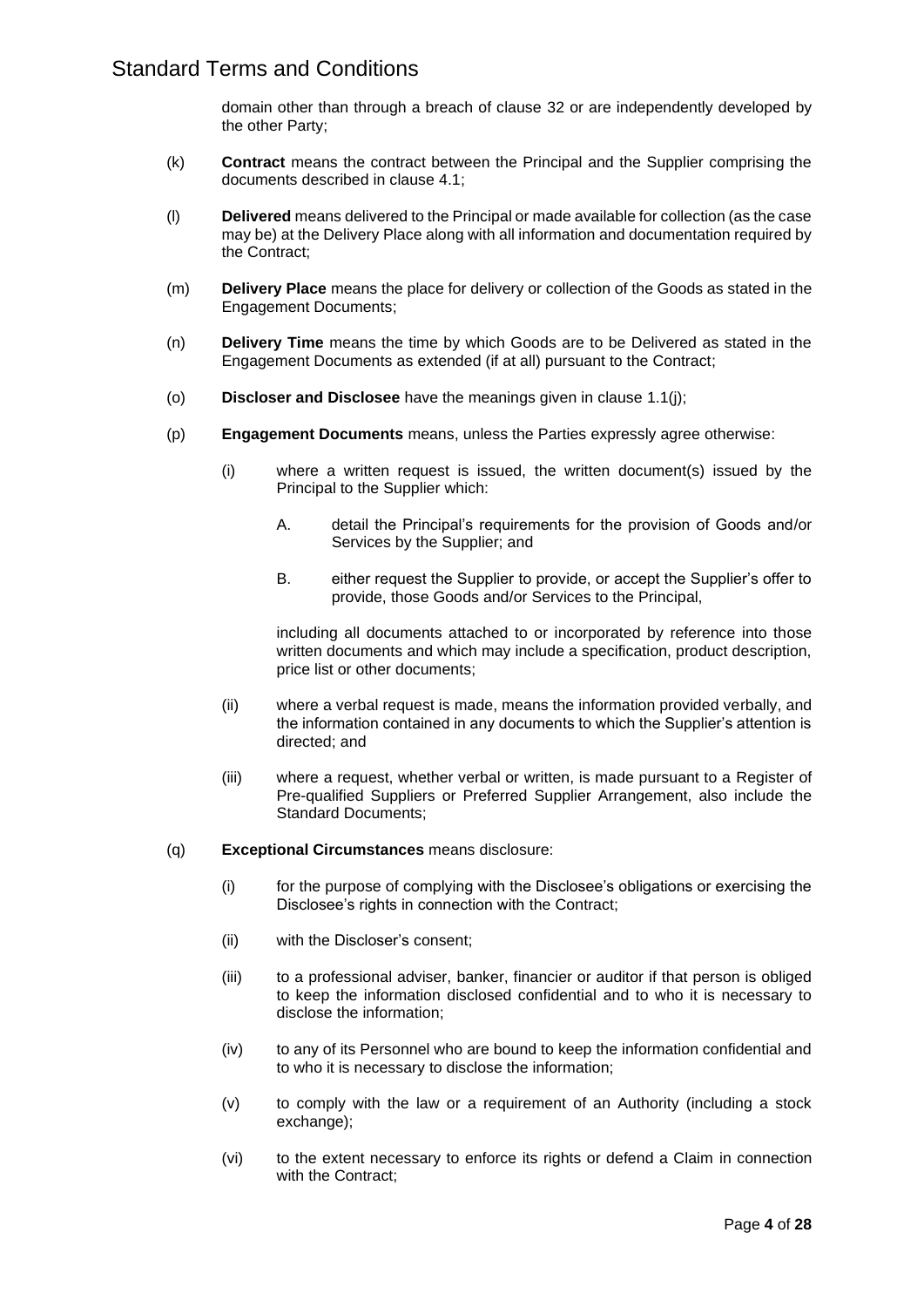- (vii) by the Principal for the purposes of enabling the Principal to properly discharge its functions as a local government authority;
- (viii) to the extent otherwise expressly permitted by the Contract;
- (r) **Force Majeure** means:
	- (i) an act of God, earthquake, lightning, cyclone, tsunami, fire emanating from outside the Site, explosion, landslide, drought or meteor, but excluding any other weather conditions regardless of severity;
	- (ii) war (declared or undeclared), invasion, act of a foreign enemy, hostilities between nations, civil insurrection or militarily usurped power;
	- (iii) act of public enemy, sabotage, malicious damage, terrorism or civil unrest;
	- (iv) illness declared by the World Health Organisation to be a pandemic;
	- (v) embargo;
	- (vi) State-wide or nationwide industrial action that is not limited to or primarily directed at the Supplier or otherwise caused by or contributed to by the Supplier and which affects an essential portion of the Supplier's obligations under the Contract;

which:

- A. is beyond the immediate or reasonable control of the Affected Party;
- B. is not directly or indirectly caused or contributed to by the Affected Party or the Affected Party's Personnel;
- C. cannot reasonably be avoided, remedied or overcome by the Affected Party by a standard of care and diligence expected of a prudent and competent local government or supplier (as the case may be) or the expenditure of a reasonable sum of money;
- (s) **Good Industry Practice** means those practices, methods, techniques and acts that, as at the date of this Contract, are equal or superior to those utilised by other competent suppliers experienced in the provision of goods and services similar to the Goods and Services;
- (t) **Goods** means the goods to be provided by the Supplier as described in the Engagement Documents and any other goods not specifically mentioned in the Engagement Documents, but that are obviously and indispensably necessary for the supply of the goods that are mentioned;
- (u) **GST** means GST as that term is defined in the GST Law, and any interest, penalties, fines or expenses relating to such GST;
- (v) **GST Law** means the *A New Tax System (Goods and Services Tax) Act 1999* (Cth) and/or associated Commonwealth legislation, regulations and publicly available rulings;
- (w) **Improper Conduct** means:
	- (i) engaging in misleading or deceptive conduct in relation to the Procurement Process or the Contract;
	- (ii) engaging in any collusive tendering, anticompetitive conduct, or any other unlawful or unethical conduct with any other tenderer, or any other person in connection with the Procurement Process;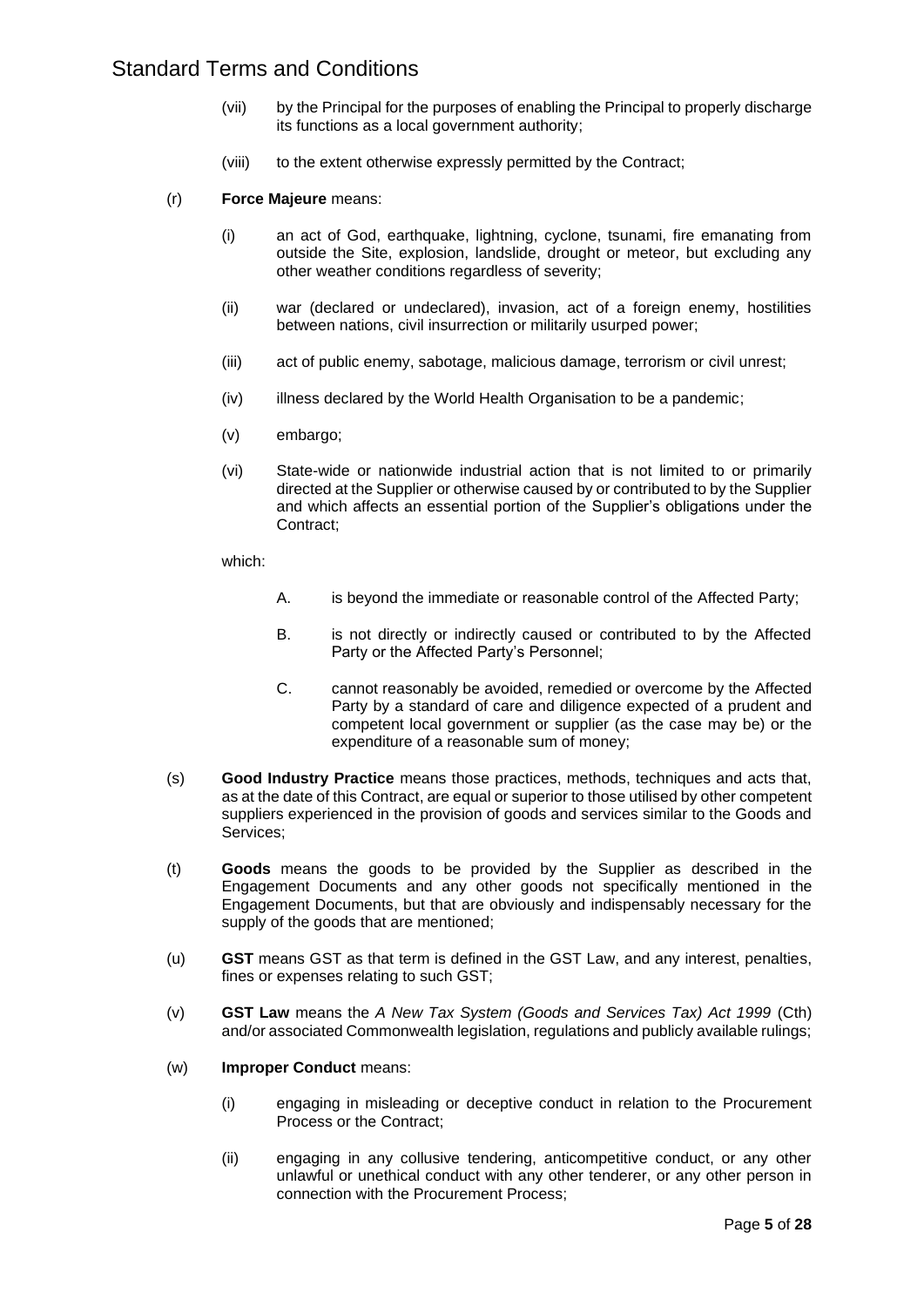- (iii) attempting to improperly influence any Personnel of the Principal, or violate any applicable law regarding the offering of inducements in connection with the Procurement Process or the Contract;
- (iv) accepting or inviting improper assistance of employees or former employees of the Principal in preparing its tender or any Claim against the Principal in connection with the Contract;
- (v) using any information improperly obtained, or obtained in breach of any obligation of confidentiality in connection with the Procurement Process or the Contract;
- (vi) engaging in aggressive, threatening, abusive, offensive or other inappropriate behaviour or committing a criminal offence; or
- (vii) engaging in conduct contrary to sections 199 and 200 of the *Local Government Act 2009* (Qld).
- (x) **Insolvency Event** in respect of a Party, means the Party:
	- (i) becomes insolvent or bankrupt, or being a company goes into liquidation, or takes or has instituted against it any action or proceedings which has as an object or may result in bankruptcy or liquidation; or
	- (ii) enters into a debt agreement, a deed of assignment or a deed of arrangement under the *Bankruptcy Act 1966* (Cth)*,* or, being a company, enters into a deed of company arrangement with its creditors, or an administrator or controller is appointed; or
	- (iii) has a receiver or a receiver and manager appointed or a mortgagee goes into possession of any of its assets;
- (y) **Intellectual Property Rights** means copyright, patents and all rights in relation to inventions, registered and unregistered trademarks (including service marks), registered designs, drawings, circuit layouts and all other rights resulting from intellectual activity in the construction, project management, industrial, scientific, literary or artistic fields, whether foreign or domestic and includes Moral Rights;
- (z) **Key Personnel** means the Personnel (if any) nominated as key personnel in the Engagement Documents;
- (aa) **Local Government Worker** has the same meaning as in the *Local Government Act 2009* (Qld);
- (bb) **Moral Rights** has the meaning given in the *Copyright Act 1968* (Cth);
- (cc) **Notifiable Incident** has the meaning given in the WHS Act and the WHS Regulation;
- (dd) **Party or Parties** means one or both of the Principal and the Supplier as the context requires;
- (ee) **Payment Period** means:
	- (i) if the Contract is a 'building contract' as that term is defined in the *Queensland Building and Construction Commission Act 1991* (Qld), the period ending 15 Business Days after receipt by the Principal of the claim;
	- (ii) otherwise, the period ending 25 Business Days after receipt by the Principal of the claim;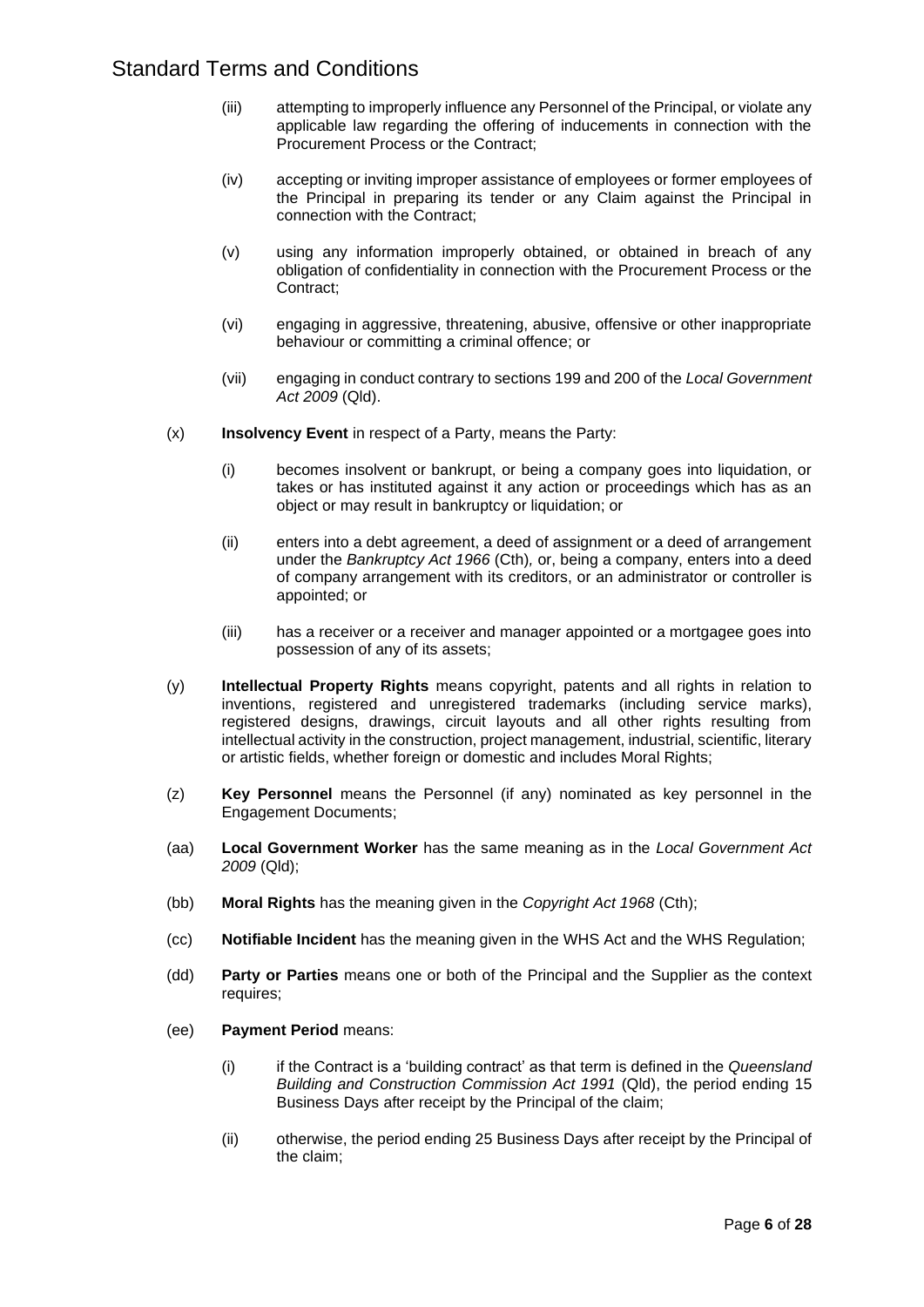- (ff) **Personnel** includes the officers, employees, agents, representatives, consultants, subconsultants, suppliers, contractors and subcontractors of a Party and any other person or entity for whom that Party is vicariously liable but in respect of the Principal, does not include the Supplier;
- (gg) **Preferred Supplier Arrangement** means a preferred supplier arrangement established pursuant to section 233 of the *Local Government Regulation 2012* (Qld);
- (hh) **Preferred Supplier** means a supplier that has been selected as a preferred supplier under a Preferred Supplier Arrangement;
- (ii) **Pre-qualified Supplier** means a supplier that has been included on a Register of Prequalified Suppliers;
- (jj) **Price** means the amount payable for the provision of Goods and Services as determined in accordance with the Contract;
- (kk) **Principal** means Cloncurry Shire Council;
- (ll) **Principal's Representative** means the person identified as such in the Engagement Documents or otherwise notified to the Supplier verbally or in writing from time to time;
- (mm) **Procurement Process** means the procurement process undertaken by the Principal pursuant to which the Parties have entered into the Contract;
- (nn) **Project IP** means the Intellectual Property Rights in the Supplier Documents and all other goods, materials, documents or data created in the performance of the Supplier's obligations under the Contract;
- (oo) **Register of Pre-qualified Suppliers** means a register of pre-qualified suppliers established pursuant to section 232 of the *Local Government Regulation 2012* (Qld);
- (pp) **Regulator** has the meaning given in the WHS Act and WHS Regulation;
- (qq) **Review Period** means the period stated in the Engagement Documents in which the performance of the Supplier against a Service Level is to be reviewed;
- (rr) **Service Level** means the service levels (if any) described as such in the Engagement Documents;
- (ss) **Services** means the services to be provided or the work to be carried out by the Supplier as described in the Engagement Documents and any services or work not specifically mentioned in the Engagement Documents, but that is obviously and indispensably necessary for the performance of the services or work that is mentioned;
- (tt) **Site** means the site or sites made available by the Principal to the Supplier for the purpose of the Supplier carrying out its obligations under the Contract;
- (uu) **Standard Documents** means the Standard Price Schedule and the Standard Scope;
- (vv) **Standard Price Schedule** means the documents detailing the Supplier's rates and prices for the provision of Goods and/or Services by the Supplier which were incorporated (whether physically or by reference) in to the written notice issued by the Principal to the Supplier notifying the Supplier that it had been appointed as a Prequalified Supplier or selected as a Preferred Supplier, as amended or replaced by agreement in writing between the Supplier and the Principal during the term of the Register of Pre-qualified Suppliers or Preferred Supplier Arrangement;
- (ww) **Standard Scope** means any documents detailing the Principal's requirements for the provision of Goods and/or Services by the Supplier which were incorporated (whether physically or by reference) in to the written notice issued by the Principal to the Supplier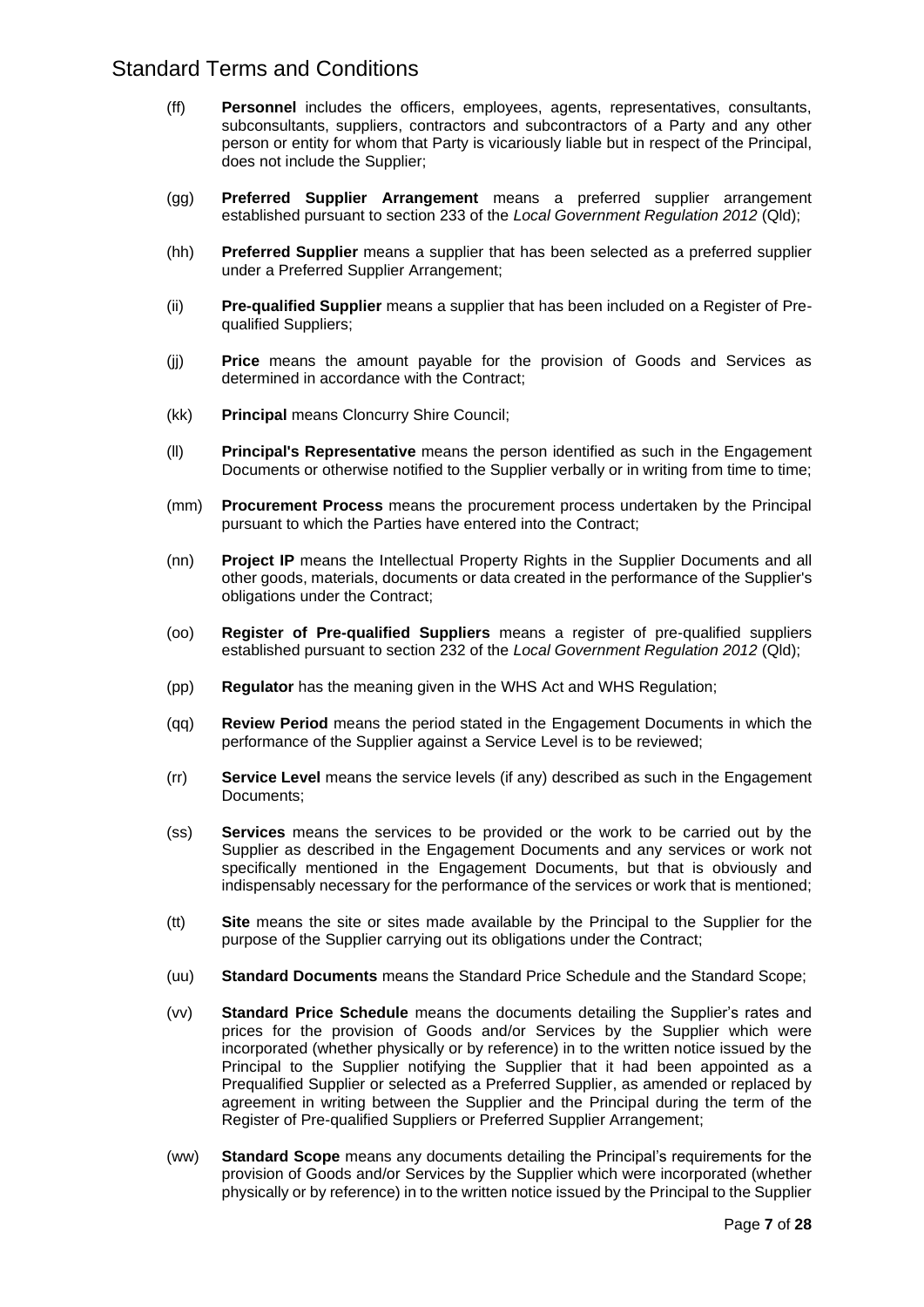notifying the Supplier that it had been appointed as a Prequalified Supplier or selected as a Preferred Supplier as amended or replaced by agreement in writing between the Supplier and the Principal during the term of the Register of Pre-qualified Suppliers or Preferred Supplier Arrangement;

- (xx) **Standard Terms and Conditions** means these standard terms and conditions;
- (yy) **Substantial Breach** includes:
	- (i) a failure to remedy a breach of a warranty given or representation made within 10 Business Days after being given a written notice to do so;
	- (ii) a failure to remedy any breach of an obligation under the Contract within 10 Business Days after being given a written notice to do so;
	- (iii) a breach that is incapable of remedy of an obligation under, or warranty given or representation made in, the Contract;
	- (iv) a breach of clause 21;
	- (v) the Supplier failing to achieve or exceed:
		- A. the same Service Level for three consecutive Review Periods, even though the Supplier may have achieved or exceeded some or all of the other Service Levels for those same Review Periods; or
		- B. any two Service Levels for two consecutive Review Periods; or
	- (vi) if the defaulting Party is the Supplier, the consistent or repeated breach of the Contract by the Supplier, even though those breaches would not otherwise constitute a substantial breach of the Contract and even though those breaches may be promptly remedied by the defaulting Party;
- (zz) **Supplier** means the person or entity identified to whom the Engagement Documents are issued;
- (aaa) **Supplier Documents** means those records, reports, designs, specifications, certificates and other documents (whether electronic documents or hard copy format) required by the Contract to be handed over to the Principal by the Supplier (and all information advice, designs, calculations and recommendations in those documents);
- (bbb) **Variation** means any material increase, decrease or change to the Goods or Services or the Supplier's obligations under the Contract;
- (ccc) **Warranty Period** means the longer of:
	- (i) the period stated in the Engagement Documents or where no period is stated 12 months after the Goods are Delivered; and
	- (ii) such further period required under or implied by any applicable law,

which period may continue after the Contract has come to an end;

- (ddd) **WHS** means work, health and safety;
- (eee) **WHS Act** means *Work Health and Safety Act 2011* (Qld) as amended or replaced from time to time;
- (fff) **WHS Regulation** means the *Work Health and Safety Regulation 2011* (Qld) as amended or replaced from time to time;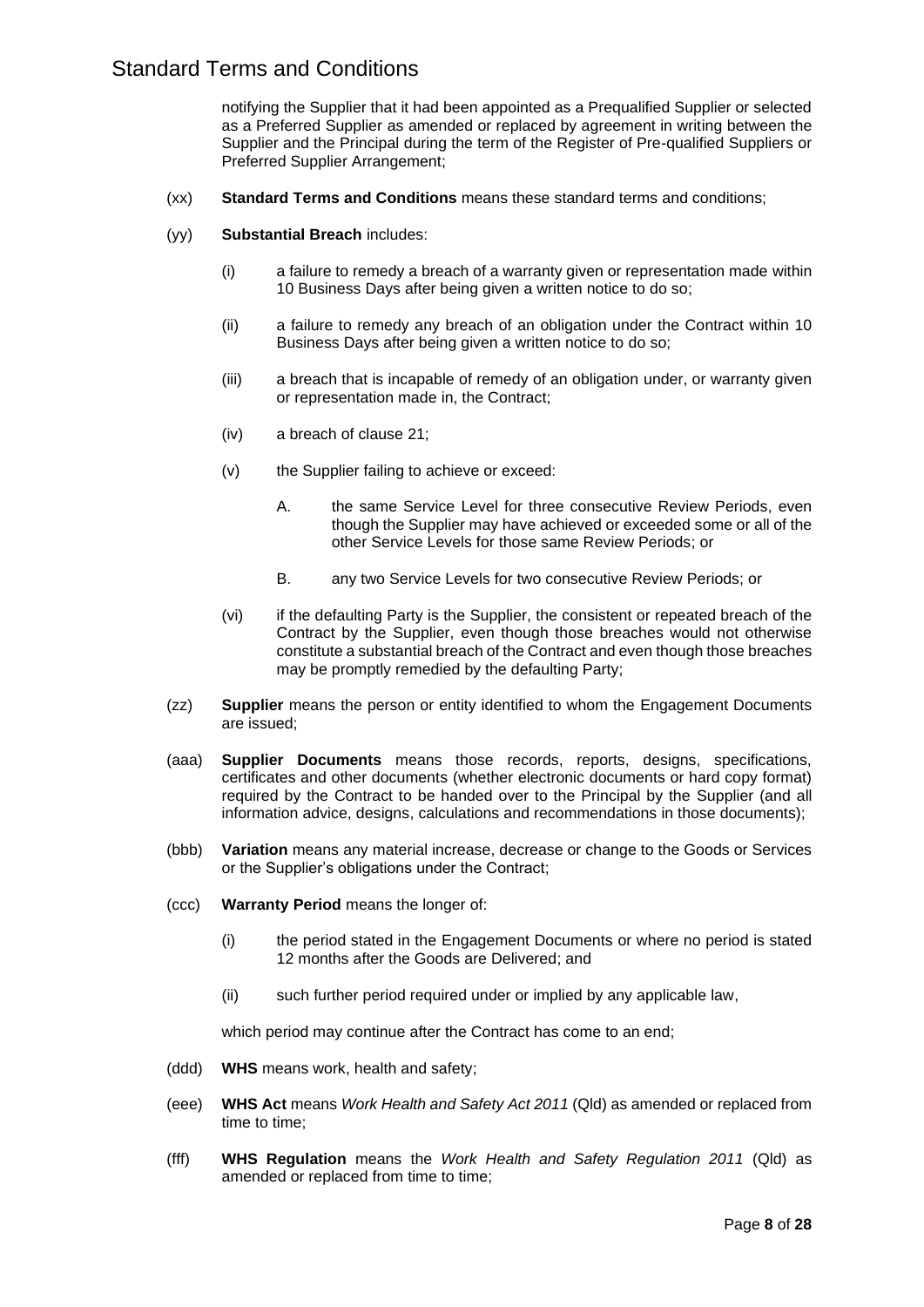- (ggg) **Wilful Misconduct** means an intentional act or omission by or on behalf of a Party committed with reckless disregard for its foreseeable and harmful consequences in circumstances where the breaching Party knows or ought to know that those consequences would likely result from the act or omission but which is not due to an honest mistake oversight, error of judgement, accident or negligence;
- (hhh) **Workplace** has the meaning given in the WHS Act and the WHS Regulation.

### **2. INTERPRETATION**

- 2.1 (**Headings**) Headings are for reference purposes only and must not be used in interpretation.
- 2.2 (**No limitation**) The words 'include', 'includes' and 'including' are not words of limitation. Where the Contract provides that the Principal 'may' do something the Principal is not obliged to do that thing and is not prevented from doing any other thing.
- 2.3 (**Grammatical forms**) Where any word or phrase is given a defined meaning any other part of speech or other grammatical form concerning the word or phrase has a corresponding meaning. Words importing the singular number include the plural number and words importing the plural number include the singular number.
- 2.4 (**Law**) A reference to 'law' includes all:
	- (a) legislation (including subordinate legislation), local laws, by-laws, orders, ordinances, awards, requirements and proclamations of a local government authority, the State of Queensland, the Commonwealth or other Authority having jurisdiction and any related fees and charges; and
	- (b) certificates, licences, accreditations, clearances, authorisations, Approvals, consents, and permits and any related fees and charges,

which are applicable to the Supplier or the Contract or which are otherwise in force at any place where an obligation under the Contract is carried out and a reference to a statute includes all regulations and subordinate legislation and amendments.

- 2.5 (**Other references**) A reference to:
	- (a) a person includes any other legal entity and a reference to a legal entity includes a person;
	- (b) a clause is to a clause in the Contract unless expressly stated otherwise;
	- (c) writing includes any mode of representing or reproducing words in tangible and permanently visible form, and includes email and facsimile;
	- (d) a monetary amount is a reference to an Australian currency amount.
- 2.6 (**Time**) References to time are to local time in Queensland. Where time is to be reckoned from a day or event, the day or the day of the event must be excluded. If any time period specified in the Contract expires on a day which is not a Business Day, the period shall expire at the end of the next Business Day. A reference to a day, week or month means a calendar day, week or month.
- 2.7 (**Indemnities**) Each indemnity provided in the Contract is a continuing indemnity which survives the expiration or termination of the Contract. The Principal need not incur any expense or make any payment in order to rely on an indemnity.
- 2.8 (**Contra proferentem**) The contra proferentem rule and other rules of construction will not apply to disadvantage a Party whether that Party put the clause forward, was responsible for drafting all or part of it or would otherwise benefit from it.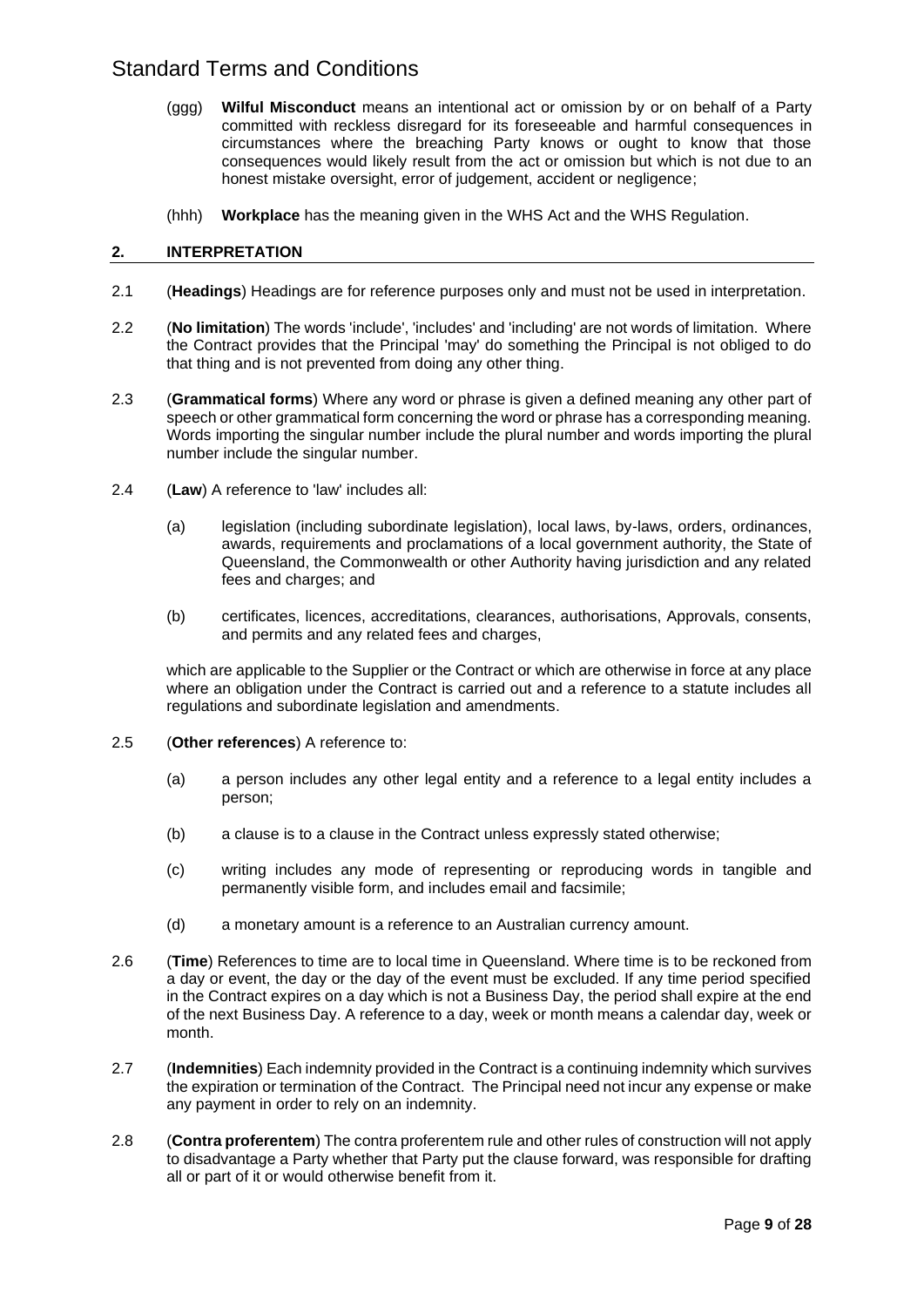2.9 (**Severance**) If a provision of the Contract is void or unenforceable it must be severed from the Contract and the provisions that are not void or unenforceable are unaffected by the severance.

### **3. GENERAL PROVISIONS**

- 3.1 (**Joint and several obligations**) An obligation of two or more Parties binds them jointly and each of them severally. An obligation incurred in favour of two or more Parties is enforceable by them severally.
- 3.2 (**Governing law**) This Contract is governed by the law of Queensland and the law of the Commonwealth of Australia in force in Queensland. The Parties submit to the jurisdiction of the Courts of Queensland, relevant Federal Courts and Courts competent to hear appeals from them.
- 3.3 (**Binding on successor**) This Contract shall be for the benefit of and binding upon the Parties and their heirs, executors, successors and permitted assigns.
- 3.4 (**Further assurance**) The Parties must execute and deliver all documents and must do all things as are necessary for the complete performance of their respective obligations under the Contract.
- 3.5 (**Service of notices**) A notice or other communication shall be deemed to have been given and received upon the earlier of actual receipt, or delivery to a Party's representative at the address or email address stated in the Engagement Documents or as last notified in writing by the receiving Party, but a notice or communication sent only by email shall not be deemed to have been given and received if:
	- (a) the sender receives a notification from the email system of the sender or the intended recipient which indicates that the email cannot be read by the intended recipient; or
	- (b) the intended recipient demonstrates that the notice or communication could not be legibly displayed by the intended recipient's email system at that time.
- 3.6 (**Waiver**) No waiver by a Party of a provision of the Contract is binding unless made in writing. Any waiver is limited to the particular instance and does not affect the subsequent enforceability of the provision.
- 3.7 (**Consent**) Any consent of the Principal under the Contract may be given, withheld or given subject to conditions at the absolute discretion of the Principal.
- 3.8 (**Cumulative rights and obligations**) The rights and remedies of a Party provided in the Contract are in addition to the rights or remedies conferred on the Party elsewhere in the Contract, at law or in equity. Compliance with a clause of the Contract will not relieve the Supplier of any other obligation under the Contract, at law or in equity.
- 3.9 (**Counterparts**) This Contract may be executed in any number of counterparts and when executed communication of the fact of execution to the other Party may be made by sending evidence of execution by fax or email.
- 3.10 (**Current versions**) Except to the extent otherwise provided in the Contract, where the Contract includes or incorporates by reference any standard, plan, requirement, code, guideline, policy, standard drawing or standard specification then the Supplier must comply with the version of that standard, plan, requirement, code, guideline, policy, standard drawing or standard specification which is current as at the date of the Contract, and the sums, rates or prices in the Contract shall be deemed to have allowed for compliance with that version.
- 3.11 (**Clauses to survive termination**) In addition to any other clauses which may be found to survive termination, clauses 9.1(h)(ii), 23, 24, 25.2, 28.5, 31.4, 31.6, 32, 33 and 35 survive the expiration or earlier termination of the Contract.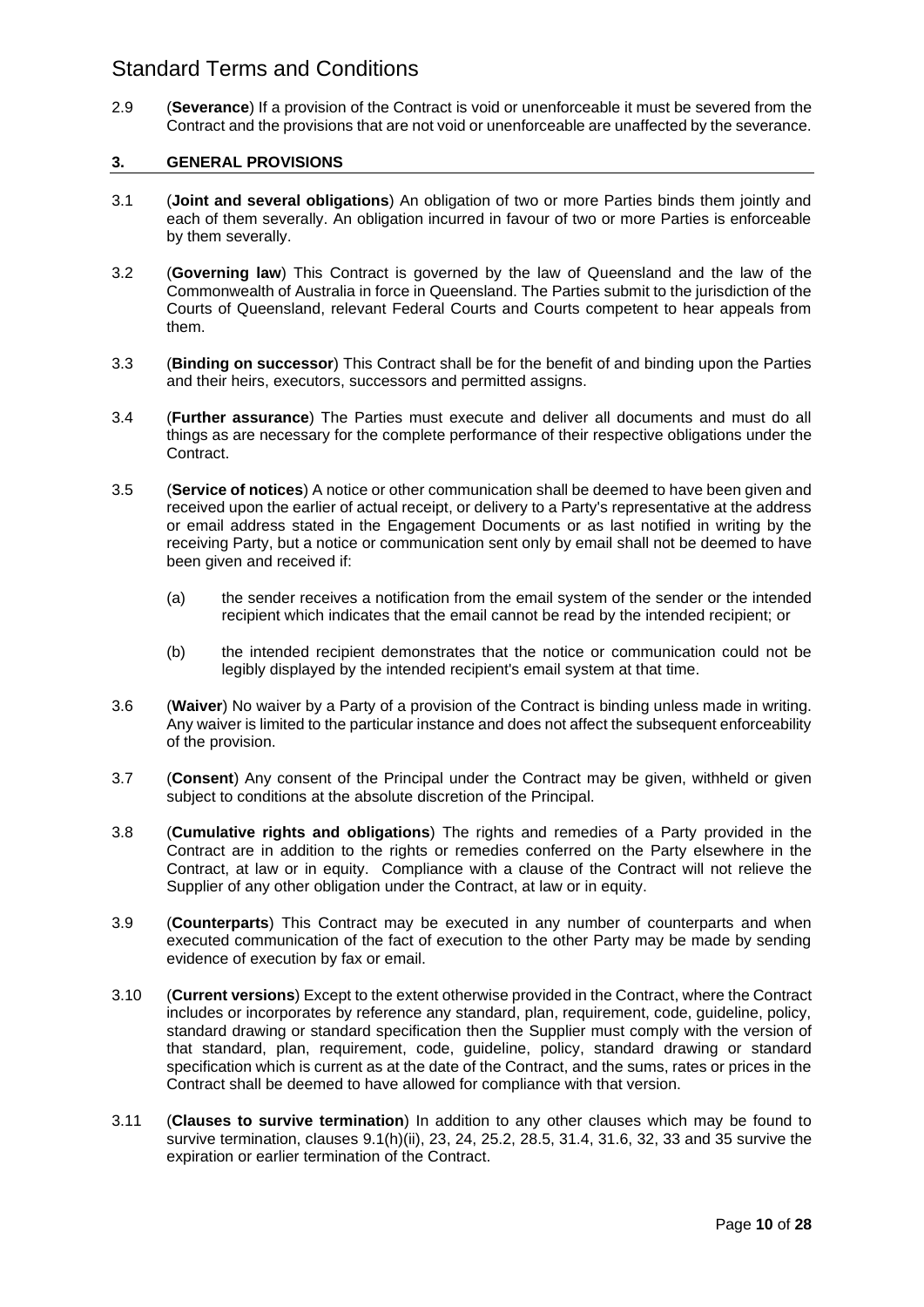### **4. CONTRACT**

- 4.1 (**Documents comprising Contract)** The Contract comprises:
	- (a) the Engagement Documents; and
	- (b) these Standard Terms and Conditions (including Schedule 1 Completion Declaration).
- 4.2 (**Final agreement**) The Contract constitutes the entire, final and concluded agreement between the Parties as to its subject matter. It supersedes all prior representations, agreements, statements and understandings between the Supplier and the Principal (whether oral or in writing).
- 4.3 (**Order of precedence**) If there is any ambiguity, inconsistency, conflict or discrepancy between any of the documents listed in clause 4.1, then the documents will take precedence in the order set out in clause 4.1 with the Engagement Documents being the highest in the order. If there is any ambiguity, inconsistency, conflict or discrepancy between any of the Standard Documents included in the Engagement Documents (if any) and any of the other documents comprising the Engagement Documents, then, unless the Engagement Documents themselves provide otherwise, the other documents will take precedence over the Standard Documents to the extent necessary to resolve the ambiguity, inconsistency, conflict or discrepancy.

### **5. PERFORMANCE AND PAYMENT**

- 5.1 (**Performance**) The Supplier must, at the Supplier's expense, provide the Goods and/or Services and otherwise comply with its other obligations under the Contract in accordance with the Contract.
- 5.2 (**Payment**) Subject to the Contract, the Principal must pay the Supplier the Price for Goods and Services provided in accordance with the Contract;

### **6. NO EXCLUSIVITY**

6.1 The Supplier is not the exclusive supplier of the Goods and Services, or of goods and/or services of the same or a similar type to the Goods and Services.

### **7. NATURE OF RELATIONSHIP**

7.1 The Supplier is an independent contractor of the Principal. The Supplier is solely responsible for payments required to be made to its Personnel for the performance of services in connection with the Contract and solely responsible for determining the manner in which it complies with its obligations under the Contract. The Supplier must provide such materials, equipment, knowledge and Personnel as the Supplier deems necessary to comply with its obligations and under the Contract.

### **8. REPRESENTATIVES**

- 8.1 (**The Principal's Representative**) The Principal's Representative is appointed as the Principal's agent to exercise any of the Principal's rights or functions under the Contract. The Principal's Representative is not an independent certifier or valuer. No other person is permitted to exercise any right or function of the Principal without the express written consent of the Principal or the Principal's Representative. The Supplier must notify the Principal immediately if it receives a purported direction in connection with the Contract from any person other than the Principal's Representative. The Principal shall not be liable upon any Claim relating to a direction given to the Supplier by any person other than the Principal's Representative.
- 8.2 (**Supplier's representative**) The Supplier must nominate an authorised representative for the purpose of managing the Contract and must notify the Principal in writing of the details of the nominated representative. Matters which are in the knowledge of the Supplier's representative are deemed to be within the knowledge of the Supplier. If the Principal reasonably objects to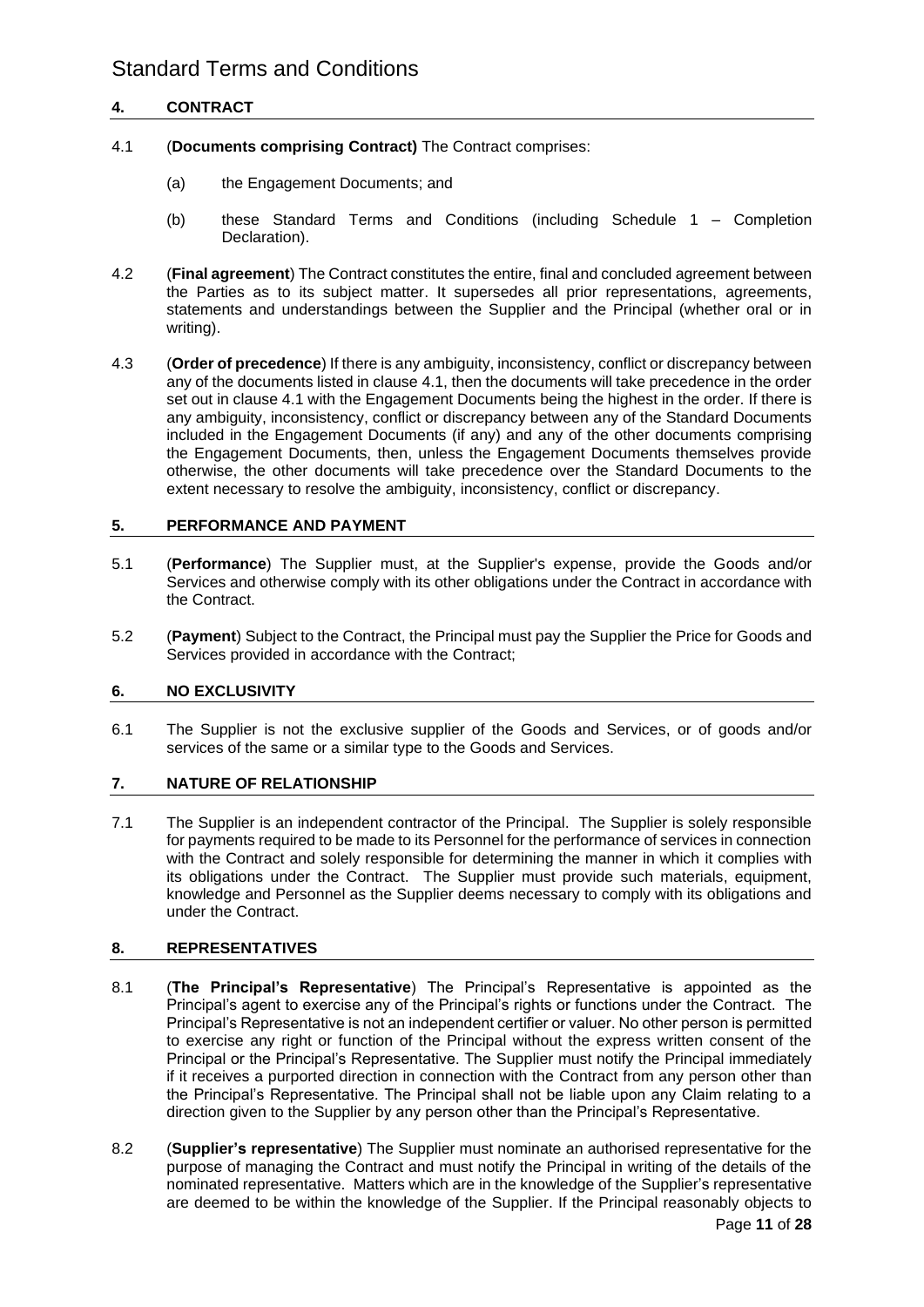the nominated representative, the Supplier shall nominate another representative. The Supplier must notify the Principal in writing of a change in representative prior to effecting the change. If the Principal reasonably objects to the representative nominated by the Supplier, the Supplier shall nominate another representative.

### **9. PRIMARY OBLIGATIONS, WARRANTIES AND REPRESENTATIONS**

- 9.1 (**Supplier Warranties**) The Supplier must ensure, and warrants and represents that:
	- (a) (**Improper Conduct)** neither the Supplier nor any of its Personnel engaged in any Improper Conduct in connection with the Procurement Process. The Supplier must not, and must ensure that its Personnel do not, engage in any Improper Conduct in connection with the Contract;
	- (b) (**ability**) the Supplier and, to the extent applicable to them, its Personnel:
		- (i) have the experience, skills, expertise, resources and judgement;
		- (ii) hold all necessary competencies, licences, accreditations, qualifications, permits, clearances or other authorisations,

which are required for the Supplier to comply with its obligations under the Contract and will maintain such competencies, licences, accreditations, qualifications, permits, clearances or other authorisations at all times until the Supplier has completed its obligations under the Contract;

- (c) (**investigations**) the Supplier has carefully reviewed the Engagement Documents (including the scope and all other information contained or referenced in the Engagement Documents) and is satisfied that the scope and other information is appropriate and adequate to enable the Supplier to comply with its obligations under the Contract;
- (d) (**workmanship**) where the Services require the carrying out of work, that work shall:
	- (i) be free from defects;
	- (ii) comply in all respects with the Contract and any standard, plan, requirement, code, guideline, policy, standard drawing or standard specification included or incorporated by reference into the Contract or, if none is included or incorporated, any Australian standards applicable to the materials and any applicable law;
	- (iii) be fit for the purpose stated in or to be reasonably inferred from the Contract or otherwise made known to the Supplier prior to the date of the Contract,

and any design prepared by the Supplier in relation to the work shall be in accordance with the requirements of the Contract;

- (e) (**legal capacity**) the Supplier has the full power, authority and capacity to enter into the Contract and that the Supplier's obligations under the Contract are valid and binding on it, and enforceable against it;
- (f) (**standard**) the Supplier will, and to the extent applicable to them, will ensure that its Personnel:
	- (i) provide the Goods and Services and carry out its other obligations in connection with the Contract:
		- A. to the standard of skill, care and diligence expected of a skilled and competent supplier engaged in the business of providing goods, services or work similar to the Goods and Services or to such higher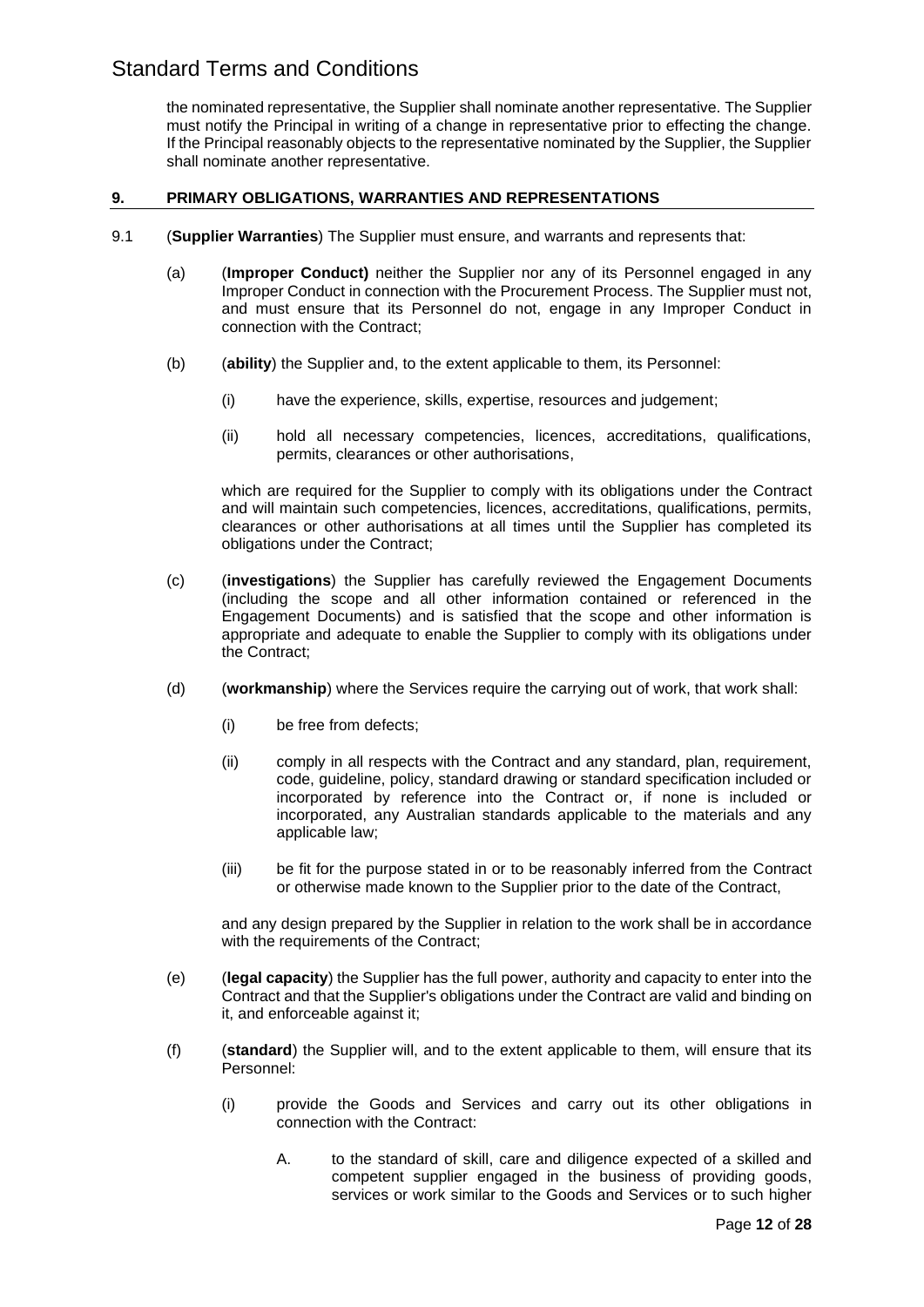standard as the Supplier has represented in writing to the Principal in relation to the Contract;

- B. in accordance with Good Industry Practice; and
- C. in a manner which achieves or exceeds each of the Service Levels in every Review Period; and
- (ii) ensure that any Goods or Services provided under the Contract is fit for the purpose or purposes stated in or to be reasonably inferred from the Contract;
- (g) (**Supplier Documents**) all Supplier Documents will:
	- (i) comply with the requirements of the Contract and applicable law;
	- (ii) be consistent with or exceed applicable industry standards;
	- (iii) be of a standard and quality expected of a skilled and competent supplier experienced in the preparation of documents similar to the Supplier Documents using Good Industry Practice; and
	- (iv) be fit for the purpose or purposes stated in or to be reasonably inferred from the Contract;
- (h) (**condition of Goods**) the Goods shall:
	- (i) at the time at which they are Delivered:
		- A. comply with any applicable requirement, code, guideline, policy, drawing or specification included or incorporated by reference into the Contract or, if none is included or incorporated, any Australian standards applicable to the Goods and any applicable law; and
		- B. where Goods are manufactured, be new; and
	- (ii) at the time at which they are Delivered and for the duration of any applicable Warranty Period:
		- A. be free from defects and of merchantable quality;
		- B. comply in all respects with the Contract including as to quality, quantity, performance, functionality and description;
		- C. conform to any sample goods approved by the Principal;
		- D. be fit for the purposes stated in or to be reasonably inferred from the Contract;
- (i) (**intellectual property**) except to the extent that Goods or Supplier Documents are manufactured or prepared strictly in accordance with technical plans or drawings provided to the Supplier by the Principal:
	- (i) the Goods and Supplier Documents do not; and
	- (ii) the Principal's use of the Goods and Supplier Documents for a purpose stated in or to be reasonably inferred from the Contract will not,

infringe Intellectual Property Rights;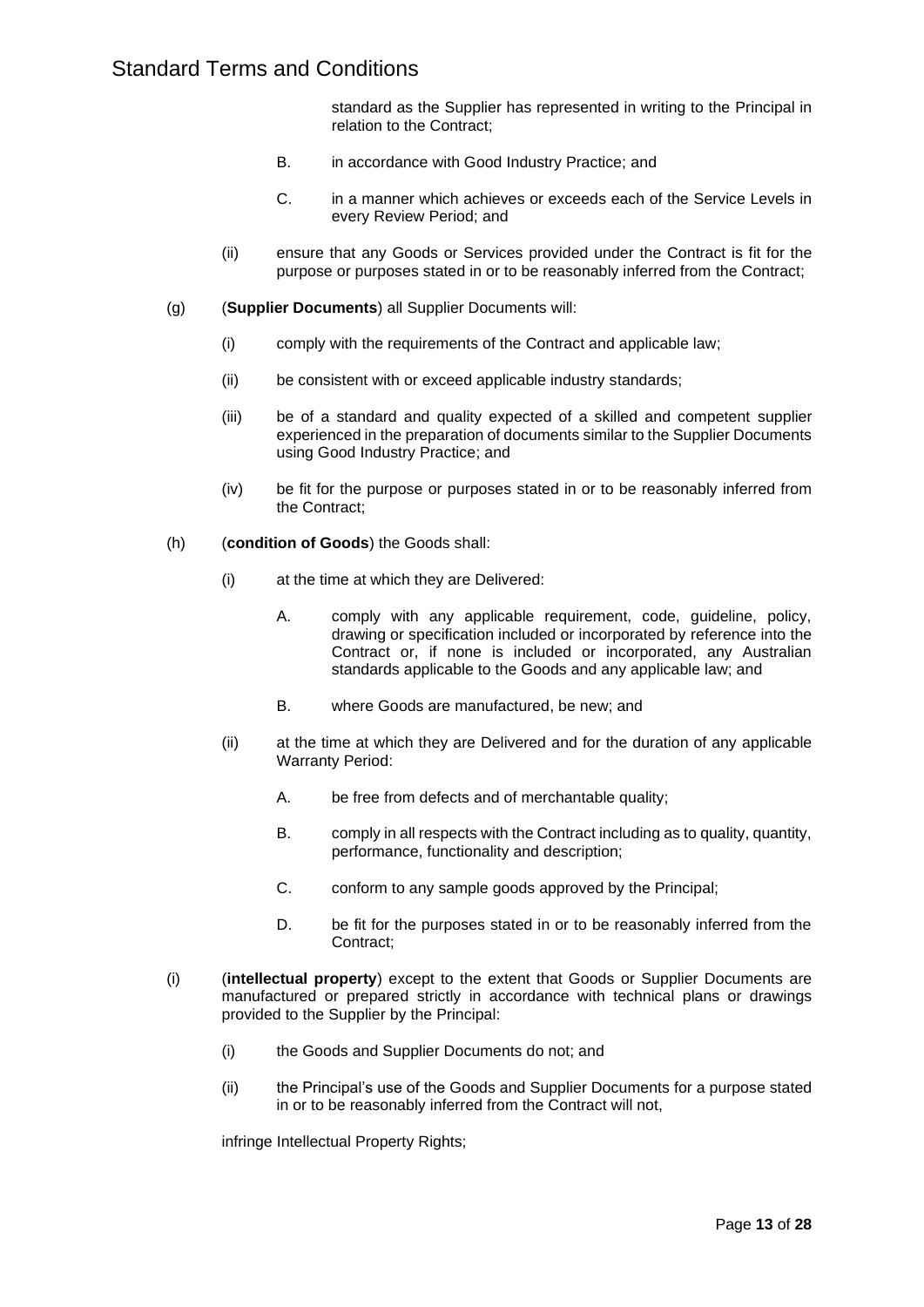- (j) (**encumbrances**) when title passes, the Goods will not be subject to any encumbrance or interest, except for an encumbrance or interest which arises by operation of a law that cannot be excluded by agreement;
- (k) (**Price**) the rates and prices in the Contract include the supply, delivery, insurance and packaging of the Goods and compliance with all of the Supplier's other obligations under the Contract except, and then only to the extent, that the Contract provides otherwise.
- 9.2 (**Notice of breach**) The Supplier must notify the Principal immediately if it becomes aware of or reasonably suspects in the course of carrying out its obligations under the Contract, that the Supplier has breached a warranty given or representation made in clause 9.1.
- 9.3 (**Warranties unaffected**) The warranties, representations and acknowledgements in clause 9.1 remain unaffected notwithstanding:
	- (a) that the Engagement Documents were prepared by the Principal or the Principal's Personnel;
	- (b) any inspection, test, receipt, review or comment on or of the Goods, Services or Supplier Documents by the Principal or the Principal's Personnel;
	- (c) any Variation or other direction by the Principal or the Principal's Personnel; or
	- (d) the adoption or incorporation into the Supplier Documents by the Supplier of any applicable industry standard or work carried out by others (including work carried out by or on behalf of the Principal),

except that clauses 9.3(c) and 9.3(d) do not apply to the extent that, the Supplier has given the Principal prior written notice expressly stating that the Variation, direction, adoption, or incorporation would affect a warranty or obligation and the warranty or obligation was affected in the manner so notified.

9.4 (**Third party warranties**) The Supplier shall obtain and provide to the Principal, the warranties required by the Engagement Documents. Unless otherwise stated, each warranty shall be in the name of the Principal and the Supplier and, if in respect of Services, commence on Completion or if in respect of Goods, commence on Delivery. If directed to do so by the Principal, the Supplier shall also obtain a warranty from each subcontractor, retailer or manufacturer on terms commonly provided by those subcontractors, retailers or manufacturers for their parts of the Goods and/or Services, in the name of both the Principal and the Supplier.

### **10. KEY PERSONNEL**

- 10.1 (**Provision of Key Personnel**) The Supplier must ensure that only Key Personnel perform the roles identified in the Engagement Documents.
- 10.2 (**Change in Key Personnel**) The Supplier may seek the approval of the Principal to change the role of any Key Personnel or to engage additional persons as Key Personnel. The Supplier must provide any information reasonably required by the Principal in connection with such a request. The Principal cannot unreasonably refuse to approve a replacement person that is of equal or greater skill, experience and competency to the person being replaced.

### **11. CONDUCT OF SUPPLIER AND PERSONNEL**

- 11.1 (**General**) The Supplier must, and must ensure that to the extent applicable to them its Personnel involved in the performance of the Supplier's obligations under the Contract:
	- (a) act professionally and courteously in all dealings with the Principal and the Principal's Personnel and the general public in connection with the Contract;
	- (b) comply with: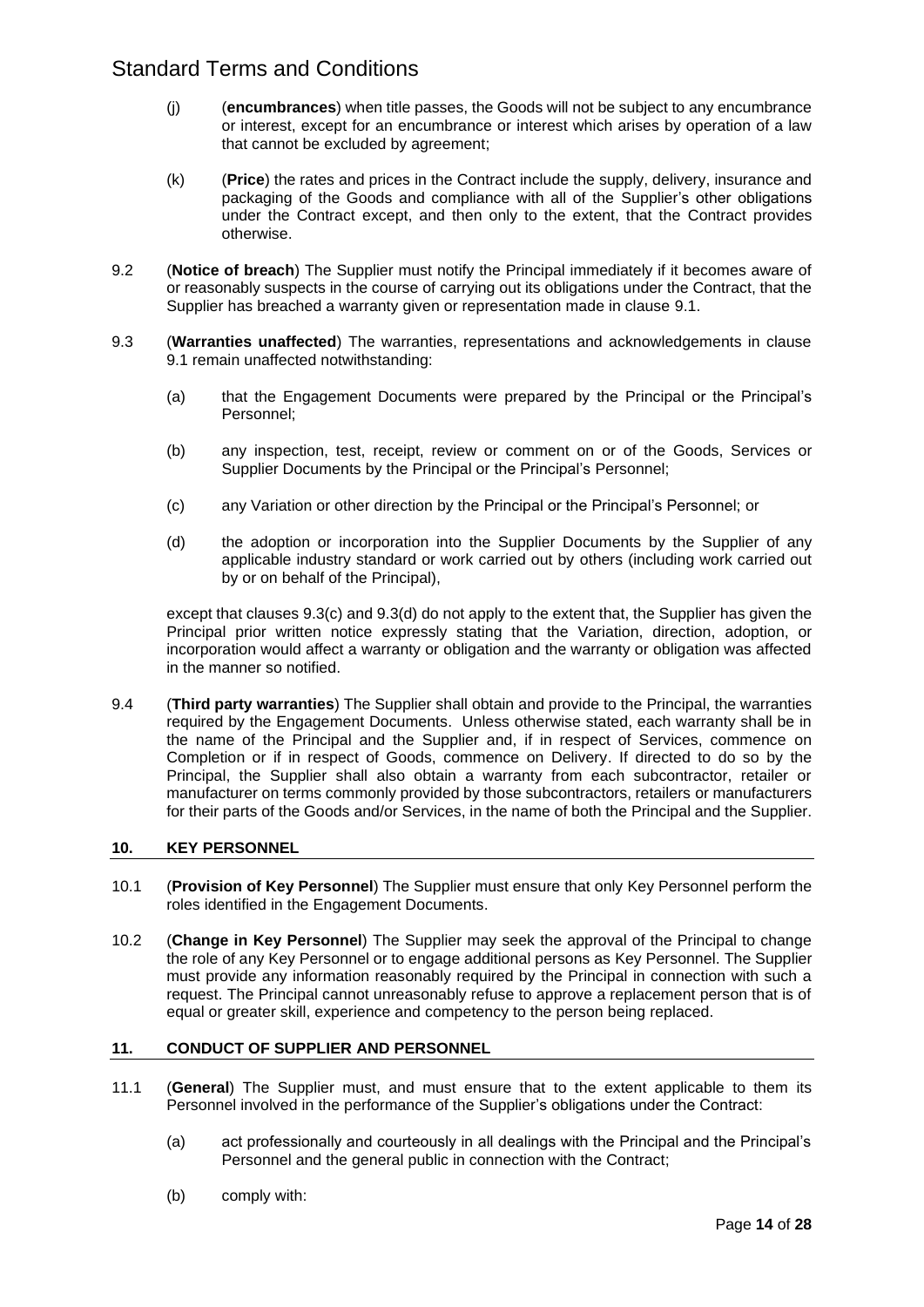- (i) any law, standards and codes of practice applicable to the Supplier, the Supplier's business or the Supplier's obligations under the Contract;
- (ii) all directions of the Principal given pursuant to the Contract; and
- (iii) any applicable policies, guidelines, procedures and codes of the Principal which are identified in the Engagement Documents or which are publicly available or otherwise made known to the Supplier from time to time; and
- (c) do not either directly or indirectly cause any unreasonable nuisance or interference to the owners, tenants or occupiers of properties on or adjacent to the places where the Services are to be carried out, or the Goods are to be Delivered, or to the public generally.
- 11.2 (**Local Government Worker**) The Supplier must ensure that when acting as a Local Government Worker, the Supplier's Personnel:
	- (a) have all appropriate qualifications, skills and training to exercise a power or perform a responsibility under Chapter 5, Part 2, Division 2 of the *Local Government Act 2009* (Qld);
	- (b) do not exercise any power or perform a responsibility under Chapter 5, Division 2 of the *Local Government Act 2009* (Qld) unless the Personnel are authorised as Local Government Workers by the Principal; and
	- (c) comply with all obligations of a Local Government Worker imposed under the *Local Government Act 2009* (Qld).
- 11.3 (**Conflict**) Where there is any conflict between any standard or obligation described in clause 11.1 or 11.2, the Supplier and its Personnel must adopt the higher standard or more onerous obligation unless directed otherwise by the Principal.
- 11.4 (**Removal**) The Principal may at any time direct the Supplier to remove any of the Supplier's Personnel from the performance of the whole or part of the Supplier's obligations under the Contract if the Principal reasonably believes that the Supplier is in breach of clause 11.1 or clause 11.2 or a warranty and representation given in clause 9.1(a) or clause 9.1(b) in respect of that person, or that the person is otherwise responsible for a breach of the Contract by the Supplier.
- 11.5 (**Industrial relations**) The Supplier remains solely responsible for the management of industrial relations relating to its Personnel. The Supplier must promptly inform, and keep informed, the Principal in relation to any potential or actual industrial relations issues which could affect the ability of the Supplier to comply with its obligations under the Contract.

### **12. SITE**

- 12.1 (**Access**) The Principal will endeavour to give the Supplier sufficient, but non-exclusive, access to the Site to carry out the Supplier's obligations under the Contract.
- 12.2 (**Pre-conditions to access**) The Principal may refuse to give such access until the Supplier has given the Principal:
	- (a) evidence of insurance required by clause 25.3;
	- (b) any other documents or information which the Engagement Documents require to be given to the Principal before access to the Site shall be given.
- 12.3 (**Cooperation with Principal's Personnel**) The Supplier must use all reasonable endeavours to cooperate, communicate and co-ordinate with the Principal's Personnel at the Site. The Principal and its Personnel shall be entitled to access the Site and any other place where any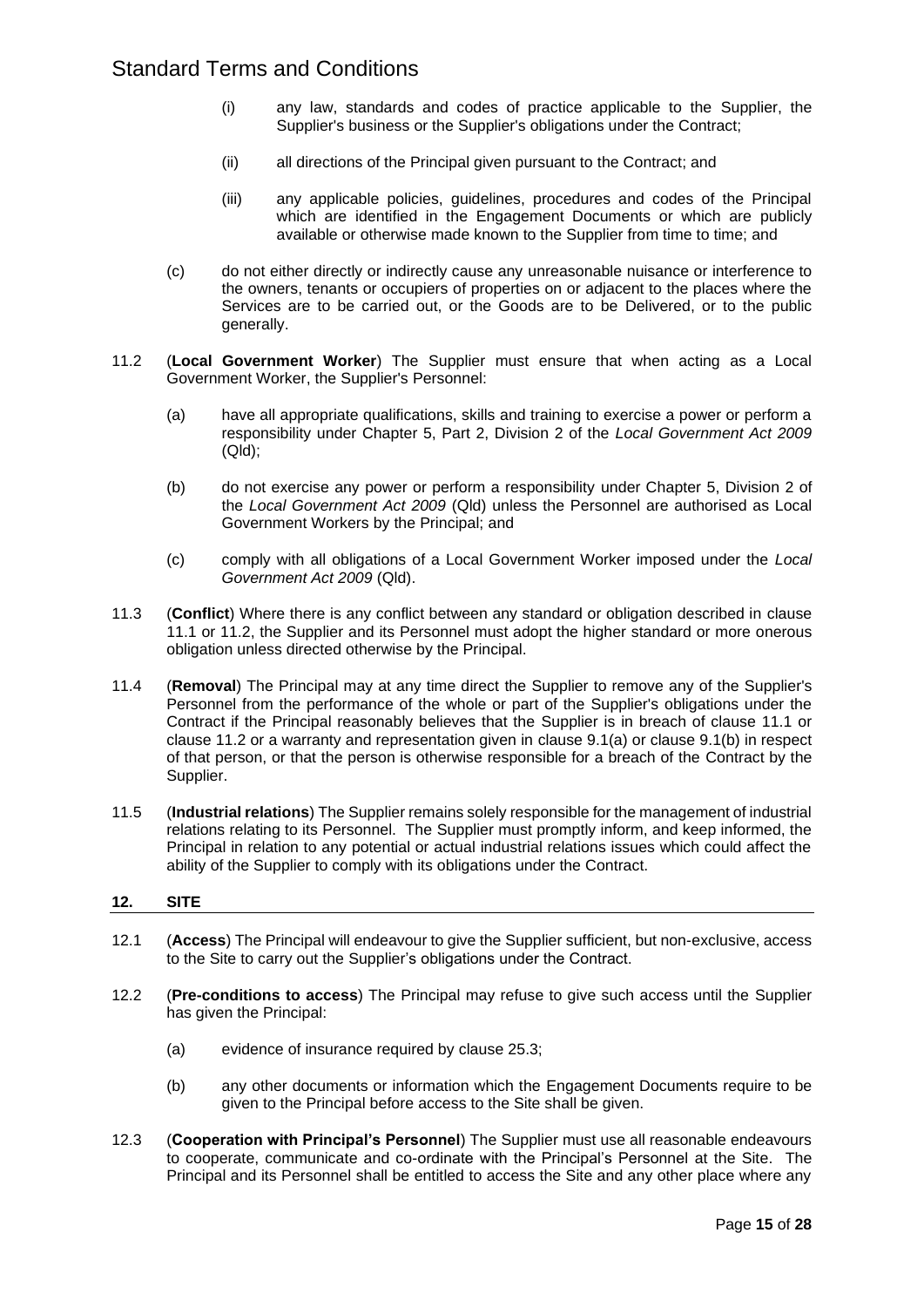obligation of the Supplier under the Contract is or is to be carried out on the giving of reasonable written notice.

12.4 (**Site specific requirements**) The Supplier must comply with the reasonable requirements of the Principal in relation to the Supplier's access to or conduct on the Site, including those identified in the Engagement Documents.

### **13. SUBCONTRACTING, ASSIGNMENT AND NOVATION**

- 13.1 (**By the Supplier**) The Supplier may subcontract, assign or novate the whole or any part of its obligations under the Contract but only with the prior written consent of the Principal (which may be given, withheld or given subject to conditions at the absolute discretion of the Principal). Subcontracting of the Supplier's obligations shall not relieve the Supplier from any liability or obligation under the Contract. As between the Principal and the Supplier, the Supplier shall be responsible and liable to the Principal for the acts or omissions of the Supplier's Personnel in connection with the Contract as if they were the acts or omissions of the Supplier.
- 13.2 (**By the Principal**) The Principal may assign or novate the whole or any part of its obligations under the Contract in its absolute discretion and without obtaining the consent of the Supplier.

### **14. MEETINGS**

14.1 The Supplier must, at the times stated in the Engagement Documents and when otherwise reasonably required by the Principal, meet and discuss the performance of the Supplier and/or any other matter concerning the Principal in connection with the Contract.

### **15. SUPPLIER DOCUMENTS**

- 15.1 (**Provision of copies**) The Supplier must create and provide the Principal with copies of the Supplier Documents at the times required by the Engagement Documents or where no time is stated, promptly whenever requested by the Principal.
- 15.2 (**Updated Supplier Documents**) Where directed by the Principal to do so, as a requirement of Completion (or where the Contract is earlier terminated, no later than 10 Business Days after the notice of termination under clause 31 is given), the Supplier must provide the Principal with a complete updated copy of the Supplier Documents accompanied by a statutory declaration in the form contained in Schedule 1.

### **16. DELIVERY OF GOODS**

- 16.1 (**Delivery**) The Supplier shall comply with all requirements relating to delivery which are stated in the Engagement Documents or which are otherwise reasonably directed by the Principal.
- 16.2 (**Change to delivery details**) The Principal may request the Supplier to vary the Delivery Time and/or the Delivery Place and the Supplier shall comply with the varied requirements at its expense unless it cannot reasonably do so. The Supplier shall not be entitled to any monetary compensation in connection with a change to the Delivery Time or the Delivery Place unless the Supplier notifies the Principal of such additional costs prior to taking any steps to comply with the request.
- 16.3 (**Delivery dockets**) The Supplier must provide a true and correct delivery docket to the Principal at the time at which the Goods are Delivered. The signing of a delivery docket by the Principal shall be evidence only that Goods have been received and not that those Goods comply with the Contract.

### **17. TITLE AND RISK IN GOODS**

17.1 (**Title and risk**) Title to and property in the Goods shall pass immediately to the Principal upon payment. Risk in the Goods shall remain with the Supplier until the Goods are received by the Principal. If Goods are rejected pursuant to clause 28.2, the Goods shall be at the risk of the Supplier from the time that the Principal gives notice of the rejection by the Principal.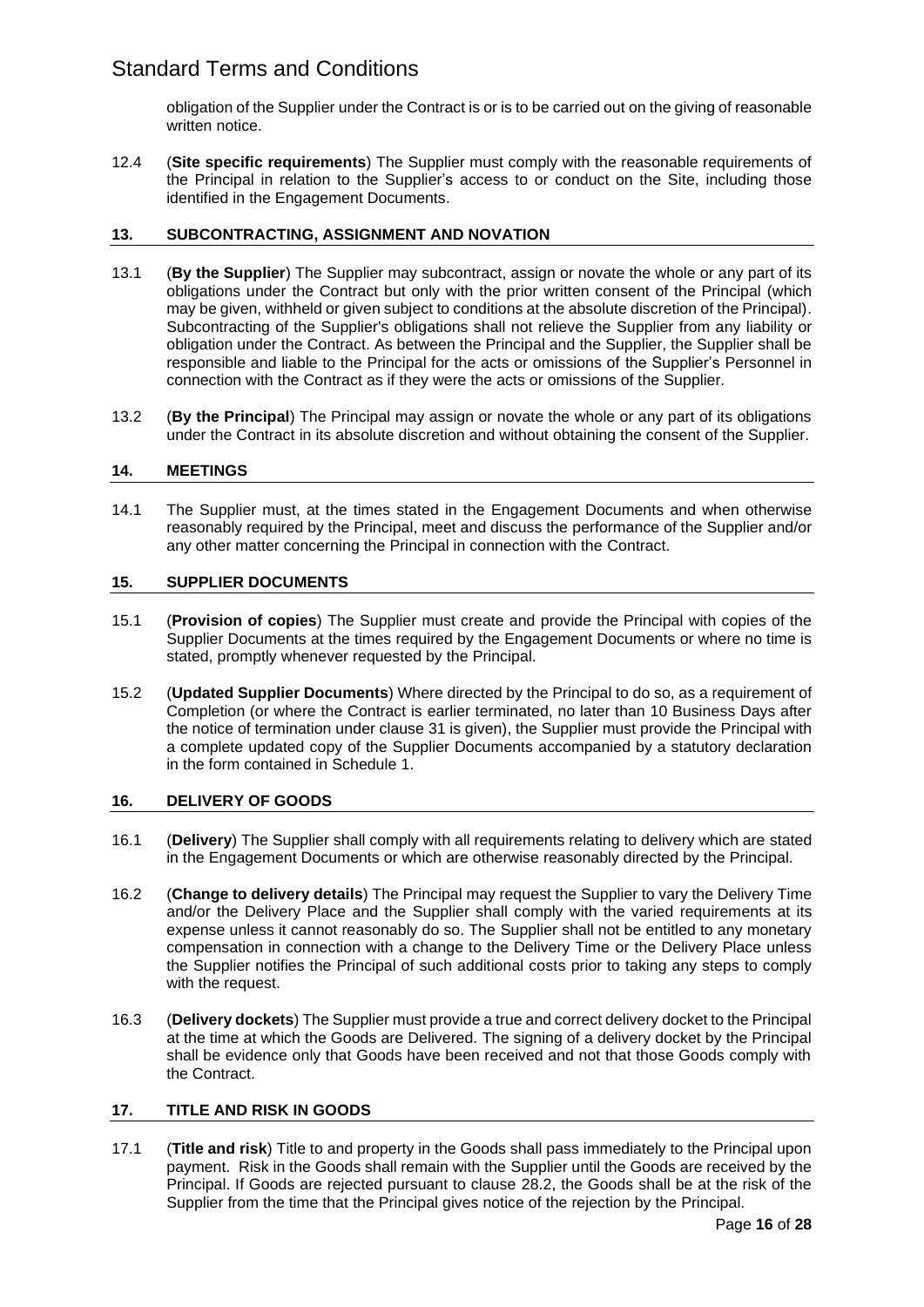- 17.2 (**Security Interest**) The Supplier acknowledges that the Principal has a security interest in the Goods and the proceeds of the Goods for the purpose of the *Personal Property Securities Act 2009* (Cth) and agrees to provide all reasonable assistance to the Principal in order to perfect and enforce that security interest.
- 17.3 (**No acknowledgement**) Taking possession of Goods shall not constitute an admission by the Principal that those Goods comply with the Contract.

### **18. TIMING**

- 18.1 (**Timing**) Subject to clause 18.2, the Supplier must commence performing its obligations under the Contract by the Commencement Time and must perform those obligations:
	- (a) within any working hours described in the Engagement Documents;
	- (b) with due expedition and without delay;
	- (c) in accordance with any requirements of the Contract and any reasonable directions of the Principal as to the order and timing of the performance of those obligations (including any program included in the Engagement Documents or agreed between the Parties);
	- (d) so that all Services reach Completion by the applicable Completion Time and all Goods are Delivered by the applicable Delivery Time.
- 18.2 (**Delay**) The Supplier must promptly notify the Principal if the Supplier is or will be delayed in providing the Goods and/or Services. Where the Supplier is delayed in delivering the Goods by the Delivery Time or reaching Completion by the Completion Time because of an act or omission of the Principal or the Principal's Personnel or any other cause of delay identified in the Engagement Documents, the Principal shall grant a reasonable extension of the Delivery Time or the Completion Time as the case may be. The Principal may grant an extension of the Delivery Time or the Completion Time as the case may be for delay caused by any other cause of delay.
- 18.3 (**Prevention and Mitigation)** The Supplier shall take all reasonable steps to prevent the occurrence and to mitigate the effects of a delay.
- 18.4 (**No monetary compensation**) The Supplier shall not be entitled to any monetary compensation in connection with any delay or disruption to or prolongation of the Supplier's obligations under the Contract however caused.

### **19. VARIATIONS**

- 19.1 (**Direction for Variation**) The Principal may at any time and for any reason direct a Variation by giving written notice to the Supplier but cannot direct a Variation which is outside the general scope of the Contract. The Supplier cannot carry out a Variation without a written direction to do so from the Principal.
- 19.2 (**Adjustment of Price**) The Price shall be adjusted for each Variation directed by the Principal in accordance with clause 19.1 by the amount agreed by the Parties or failing agreement by a reasonable amount determined by the Principal. The Supplier shall not otherwise be entitled to any payment in connection with a Variation.
- 19.3 (**Omissions**) Where the Principal directs a Variation omitting or reducing any part of the Goods and/or Services, then the Principal may subsequently provide the omitted or reduced Goods and/or Services itself or engage others to do so on its behalf. The Supplier shall not be entitled to any monetary compensation in connection with an omission or reduction, and such omission or reduction shall not invalidate or constitute repudiation of the Contract.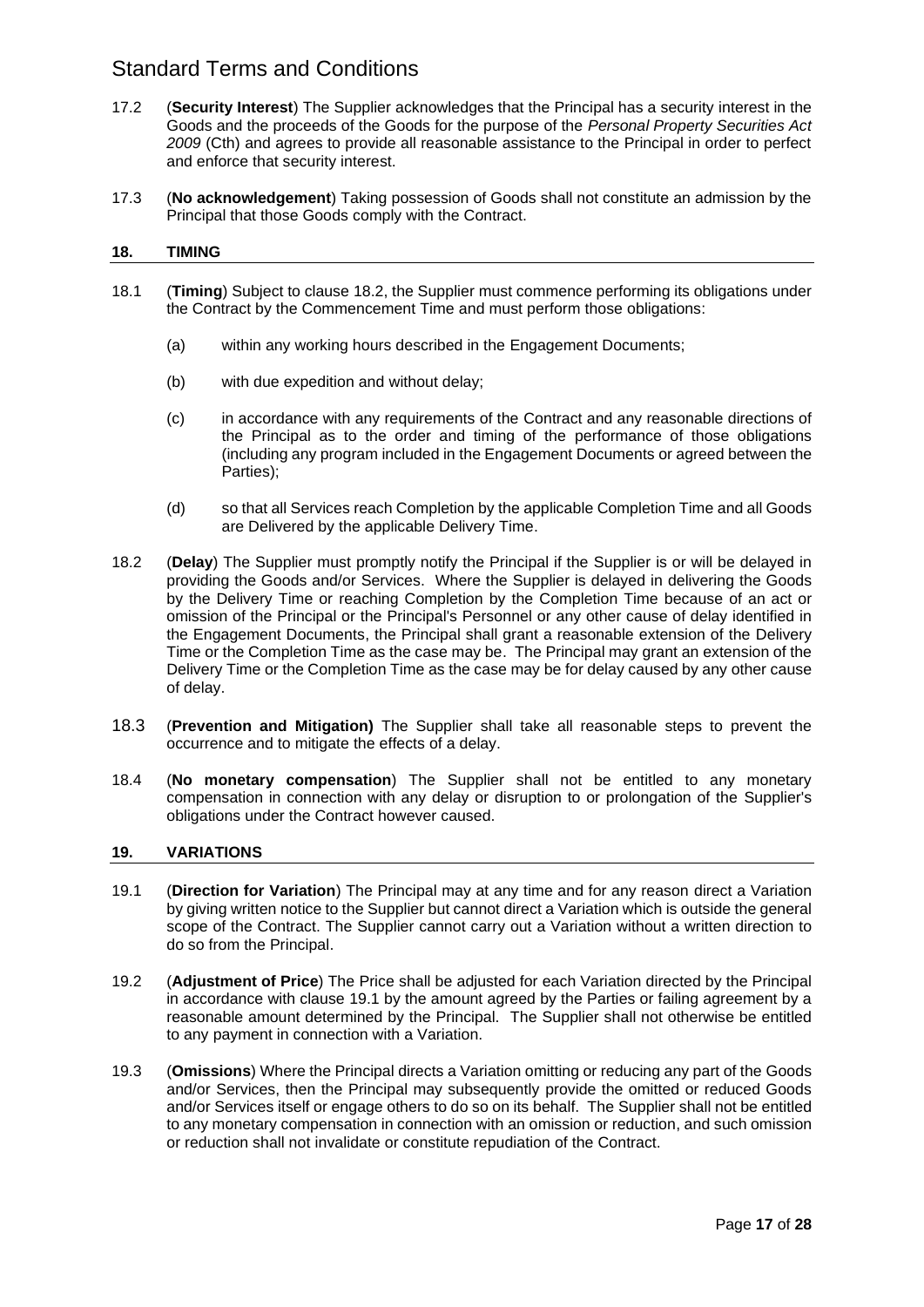### **20. INVOICES**

- 20.1 (**Submission of invoices**) Subject to clause 20.8, the Supplier may submit invoices to the Principal for Goods and Services provided in accordance with the Contract at the times and for the Goods and Services stated in the Engagement Documents. The invoice must comply with the GST Law and be accompanied by any documentation which the Engagement Documents require to be provided with an invoice or which the Principal reasonably directs prior to the time for submission of the invoice. Unless otherwise directed, invoices should be submitted promptly and, in any event, no later than 5 Business Days of the later of Completion or the date on which Goods required under the Contract are Delivered.
- 20.2 (**Amount due)** The Principal may deduct any amount due and owing by the Supplier to the Principal and any amount which the Principal reasonably claims is or will become due and owing by the Supplier to the Principal (whether under the Contract or otherwise) from any amount claimed by the Supplier under or in connection with the Contract (including for a breach of the Contract). The balance remaining after such a deduction shall be due by the Principal to the Supplier or by the Supplier to the Principal as the case may be.
- 20.3 (**Due date for payment**) Subject to the Contract, the Principal shall pay the amount due to the Supplier (if any) including any applicable GST before the end of the Payment Period. If an amount is due from the Supplier to the Principal, the Supplier must pay that amount including any applicable GST within 25 Business Days of receiving written notification to this effect from the Principal.
- 20.4 (**No admission**) Payments made by the Principal to the Supplier are made on account only and do not constitute an admission that the Supplier is entitled to the payment made or that the Goods, Services and/or Supplier Documents the subject of the payment have been provided, or any other obligation has been carried out, in accordance with the Contract.
- 20.5 (**Sole entitlement**) Payment of the Price shall be the Supplier's only entitlement to monetary compensation for the provision of the Goods and Services and compliance with the Supplier's other obligations under the Contract.
- 20.6 (**Final invoice**) Where directed to do so by the Principal, as a pre-condition to entitlement to payment of its final invoice, the Supplier must provide to the Principal a statutory declaration in the form contained in Schedule 1, dated after all Goods, Services and Supplier Documents have been provided.
- 20.7 (**Liability for GST**) If GST is imposed on any supply made pursuant to the Contract, the amount payable for the supply is to be increased by the amount of that GST.
- 20.8 (**Recipient created tax invoices**) Where the Principal is the recipient of a taxable supply under this Contract the Principal may issue recipient created tax invoices or recipient created adjustment notes in respect of these supplies in accordance with the GST Law and direct the Supplier not to issue tax invoices or adjustment notes in respect of the same supplies.

### **21. WORK HEALTH AND SAFETY**

- 21.1 (**Relationship of obligations**) The obligations in this clause 21 are in addition to, and not in substitution for any other obligation of the Supplier:
	- (a) under the WHS Act and WHS Regulation; or
	- (b) elsewhere in this Contract, the Engagement Documents or at law relating to WHS.

Nothing in this clause 21 is intended to reduce or limit such other obligations and none of those other obligations shall be taken to reduce or limit the Supplier's obligations under this clause 21.

21.2 (**Primary obligations of Supplier and Personnel**) The Supplier must itself, and must ensure that its Personnel engaged in performing the Supplier's obligations under the Contract: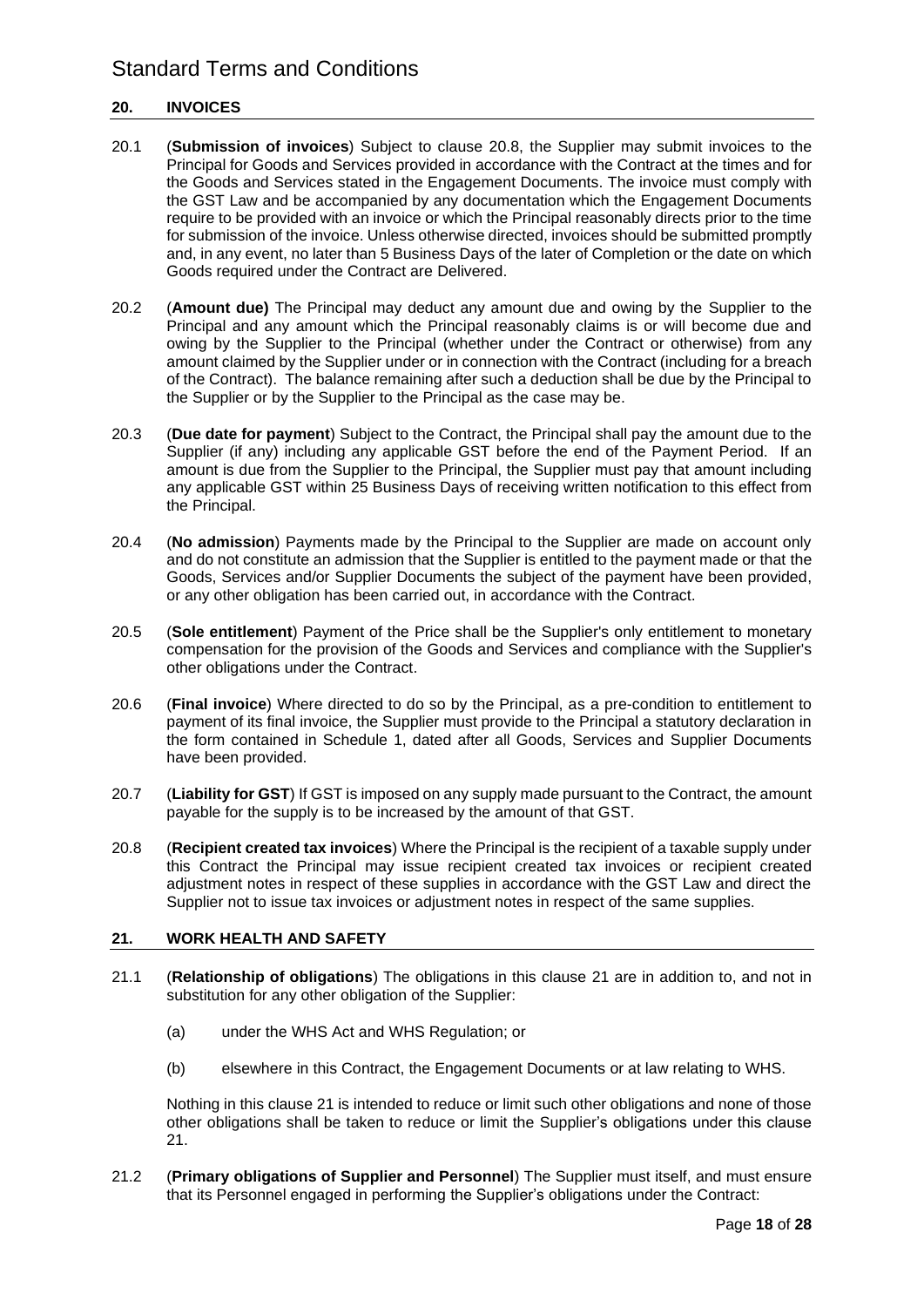- (a) comply with all law (including the WHS Act and the WHS Regulation) and codes of practice relating to WHS that are in any way applicable to this Contract;
- (b) discharge the duties and comply with all relevant duties, obligations, standards and requirements under the WHS Act and WHS Regulation which are or may become applicable in connection with the Contract including any direction relating to WHS issued by the Regulator or any other Authority;
- (c) at all times identify and take all reasonably practicable steps to ensure health and safety of all persons who may be affected by the performance of the Supplier's obligations under the Contract*;*
- (d) consult with and co-operate with the Principal in relation to matters of WHS that the Principal considers the Supplier cannot resolve to the standard imposed by the WHS Act and the WHS Regulation and to cooperate and coordinate with the Principal to ensure any issues are resolved to that standard;
- (e) except where the Supplier is the principal contractor for a Site under the WHS Regulation, (in which case this clause 21.2(e) does not apply), comply with:
	- (i) the reasonable requirements of any third party appointed by the Principal as principal contractor for the Site; or
	- (ii) if no third party has been so appointed for the Site, the WHS policies and procedures of the Principal which are in any way applicable to this Contract for that Site.

### 21.3 (**Incident notification**) The Supplier must:

- (a) promptly (and no more than 12 hours after the occurrence) notify the Principal of any accident, injury, property or environmental damage, which occurs during the carrying out of an obligation of the Supplier under the Contract;
- (b) report any Notifiable Incidents to the Regulator within the specified time frame as per the WHS Act and WHS Regulation; and
- (c) immediately notify the Principal of any lost time incident and within 3 Business Days of any such incident provide a report giving complete details of the incident, including results of the investigations into the causes, and any recommendations or strategies identified for the preventions in the future.

### 21.4 (**Supplier's WHS systems and documentation**) The Supplier:

- (a) warrants and represents that it has adequate WHS systems in place having regard to the nature of its obligations under the Contract and any hazards specific to any Workplace at which an obligation under the Contract is to be carried out;
- (b) must inform the Principal of all its WHS policies, procedures or measures implemented for the performance of its obligations under this Contract;
- (c) must prepare and submit to the Principal for review the WHS documentation that the Principal directs it to prepare within the time directed by the Principal and must ensure that such documentation:
	- (i) addresses all the specific WHS hazards, issues relevant to the Supplier's obligations under the Contract which can be reasonably anticipated or ascertained at that time;
	- (ii) documents the system and control methods to be implemented for the performance of its obligations under the Contract,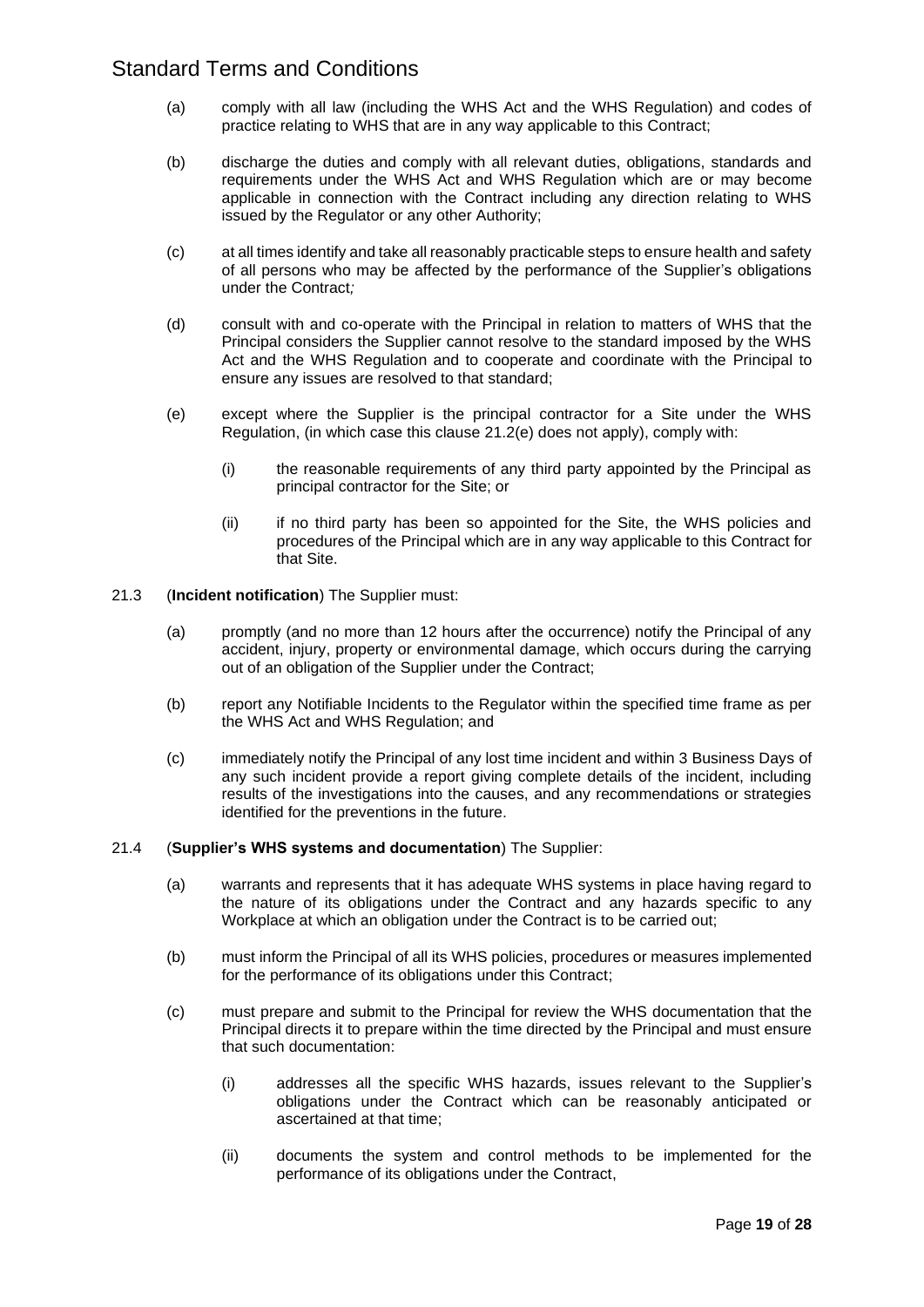and if the Principal notifies the Supplier that all or part of the WHS documentation is not suitable, at its cost amend and resubmit the relevant WHS documentation;

- (d) must, if the Principal at any time during the performance of the Supplier's obligations under the Contract requests the Supplier to review any of the WHS documentation, promptly and within the time required by the Principal, review any or all of the WHS documentation in accordance with the Principal's request and either:
	- (i) submit revised documentation to the Principal; or
	- (ii) provide written confirmation that the WHS documentation is appropriate to manage the risks associated with the Supplier's obligations under the Contract;
- (e) is not entitled to make any Claim (whether for additional costs or expense or extension of the Completion Time or a Delivery Time) in connection with its obligations under this clause.
- 21.5 (**Site specific induction for construction sites**) If any Site is a construction site, then the Supplier must ensure that all Personnel of the Supplier working on that construction site receive a site-specific induction and that each person visiting the Supplier or its Personnel at that Site receives a site-specific induction or is accompanied by someone who has received such an induction.

### **22. PROTECTION OF PROPERTY AND THE ENVIRONMENT**

- 22.1 (**General**) The Supplier must:
	- (a) perform its obligations under the Contract and ensure that its Personnel perform their part of those obligations safely and in a manner that will prevent pollution, contamination or damage to property; and
	- (b) take all measures necessary to protect property in the performance of its obligations under the Contract.
- 22.2 (**Rectification of damage**) The Supplier must promptly rectify:
	- (a) any damage to any property which is caused by the Supplier in connection with the performance of its obligations under the Contract;
	- (b) any damage to any property, which occurs whilst the Supplier is responsible for its care (whether or not due to any act or omission of the Supplier).

The Supplier shall be entitled to claim the cost which it reasonably and necessarily incurs in making good any such damage to the extent that the negligent act or omission or Wilful Misconduct of the Principal or the Principal's Personnel caused or contributed to the damage and/or the Principal failed to act reasonably to mitigate the damage.

22.3 (**Urgent action**) If urgent action is necessary to protect persons, property or the environment in connection with the performance of the Supplier's obligations under the Contract, and the Supplier has not taken that action, the Principal may take such action itself or have it undertaken by others without prior notice to the Supplier. The cost incurred by the Principal in doing so shall be a debt due and owing by the Supplier to the Principal and may be deducted from any payments otherwise owing to the Supplier.

### **23. INDEMNITY**

- 23.1 (**Indemnity**) To the extent permitted by law, the Supplier shall indemnify and keep indemnified the Principal and the Principal's Personnel against:
	- (a) loss of or damage to property of the Principal;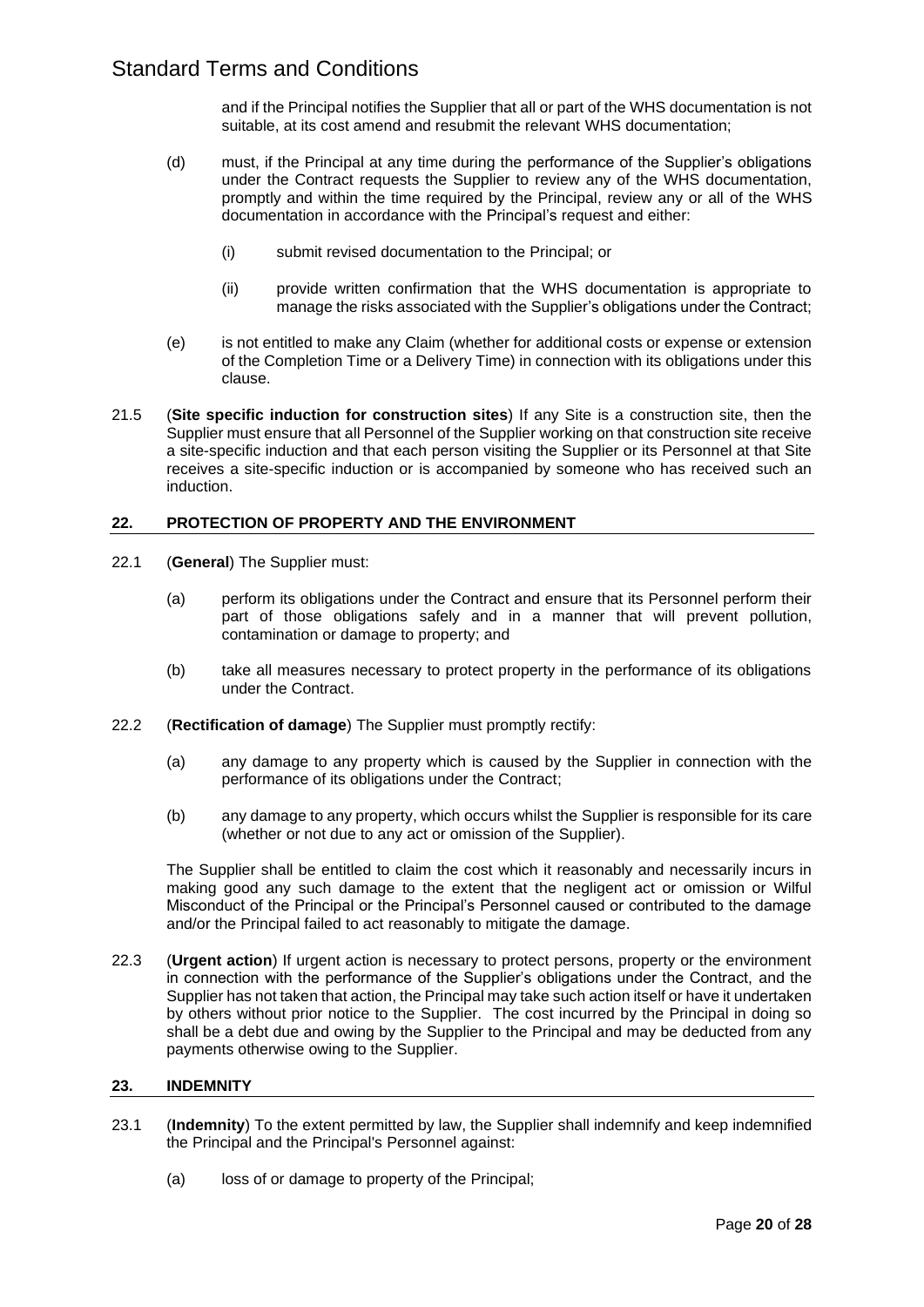- (b) Claims by any person against the Principal in respect of personal injury or death, or loss of or damage to property of any party; and
- (c) Claims by any person against the Principal and any cost, expense, fine, penalty, damages or loss which may be imposed upon, suffered or incurred by the Principal in connection with:
	- (i) a breach of the Supplier's obligations under clauses 21 or 22.1 or 32.5;
	- (ii) the Supplier's failure to satisfy a law as required by the Contract;
	- (iii) any breach by the Supplier of its obligations under any law; and/or
	- (iv) any enforcement of obligations imposed on the Supplier under any law,

arising out of or in connection with the performance of the Supplier's obligations under the Contract, but the indemnity will be reduced to the extent that the negligent act or omission or Wilful Misconduct of the Principal or the Principal's Personnel caused or contributed to the cost, expense, fine, penalty, loss, damage, injury or death and/or the Principal failed to act reasonably to mitigate the cost, expense, fine, penalty, loss or damage.

23.2 (**Acceptance of benefit**) The Principal has informed its Personnel and communicates acceptance on behalf of its Personnel, of the Supplier's undertaking to indemnify under clause 23.1.

### **24. LIMITATION OF LIABILITY**

- 24.1 (**Limit of liability**) To the extent permitted by law, the aggregate liability of each Party to the other in respect of any Claim will not exceed the amount specified in the Engagement Documents. Where no limits of liability are stated in the Engagement Documents, the liability of the Principal shall be limited to the Price and the liability of the Supplier shall not be limited.
- 24.2 **(Consequential loss**) To the extent permitted by law, neither Party shall be liable to the other for any loss of profits, loss of opportunity, loss of agreement or loss of business unless, and then only to the extent, that the Contract expressly provides for that liability.
- 24.3 (**Exceptions**) Clauses 24.1 and 24.2 do not apply to:
	- (a) liability of the Principal to pay the Price:
	- (b) liability of either Party in connection with personal injury, or death or damage to property;
	- (c) liability of either Party arising under an indemnity given under the Contract or as a result of an infringement of confidentiality or Intellectual Property Rights, a deliberate breach or abandonment of the Contract, Wilful Misconduct, gross negligence or fraud or other criminal conduct;
	- (d) liability of either Party to the extent that the Party is entitled to be indemnified under a policy of insurance required to be effected under the Contract or would have been so entitled if this clause 24 did not form part of the Contract, the Party had effected and maintained the insurance policy in accordance with the Contract, complied with its obligations under the Contract, lodged and diligently pursued a claim under the policy and complied with the terms of, and any other obligation or duty in connection with, the policy and the insurer had remained solvent;
	- (e) liability of either Party incurred because of a breach of any law by the other Party;
	- (f) liability of the Supplier to the extent that the Supplier is entitled to recover that liability from any other third party (including any subcontractor, consultant or supplier of the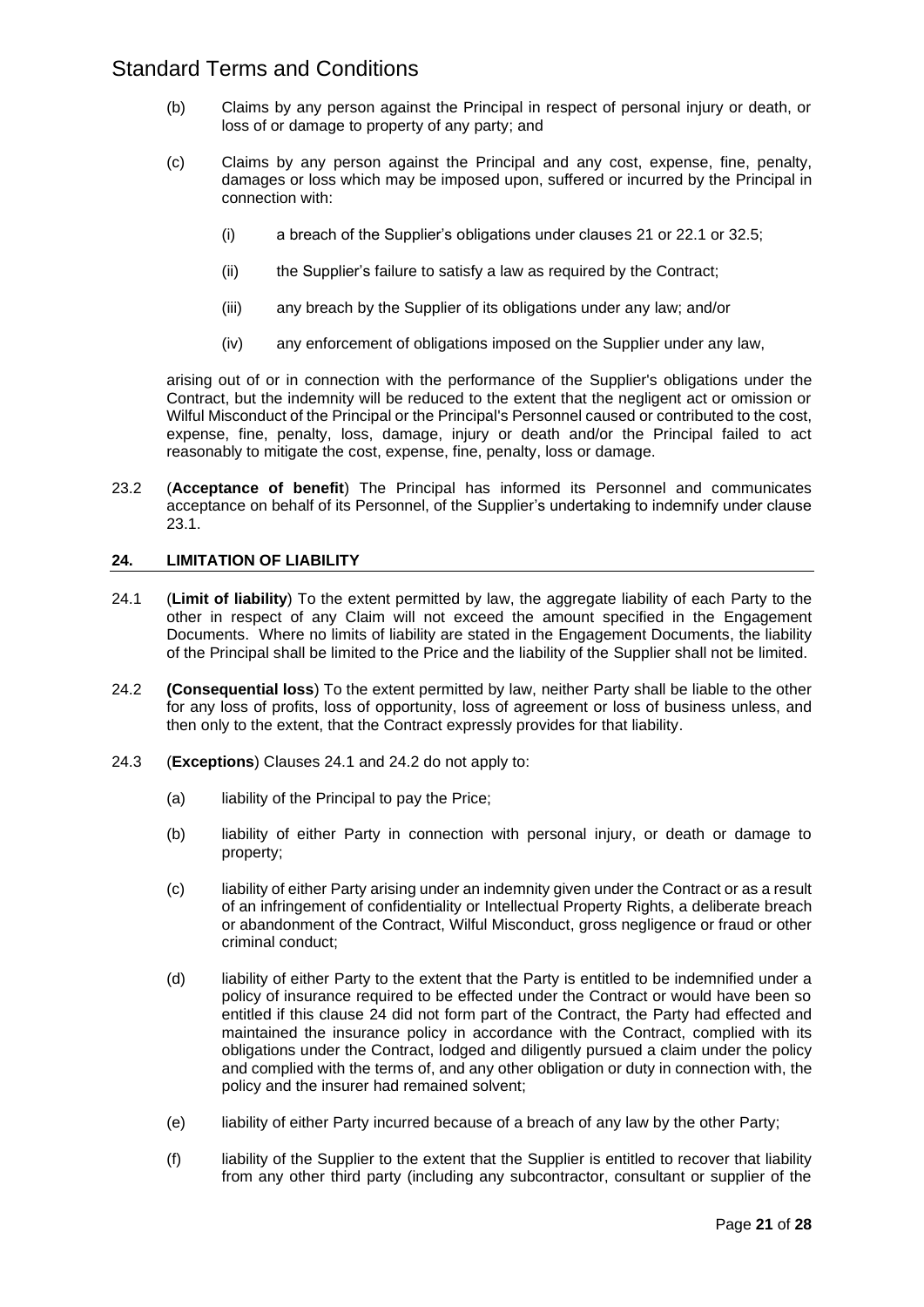Supplier) or would have been entitled to recover that liability but for any act or omission of the Supplier,

and amounts referred to in subclauses (a), (b), (c), (d), (e) and (f) shall not be included in calculating whether the limit of liability of a Party in clause 24.1 has been reached.

### **25. INSURANCE**

- 25.1 (**Insurances to be effected and maintained**) The Supplier must effect the insurances stated in the Engagement Documents and any other insurance which the Supplier considers is necessary to protect its interests. Where the Engagement Documents do not provide for the insurances to be effected then the Supplier must effect the following insurance policies on terms and with an insurer reasonably acceptable to the Principal:
	- (a) public and product liability insurance in the amount of at least \$20,000,000 in respect of any one occurrence and for an unlimited number of claims;
	- (b) professional indemnity insurance in the amount of at least \$5,000,000 in respect of any one occurrence and for an unlimited number of claims;
	- (c) third party and comprehensive motor vehicle insurance for each vehicle used by the Supplier in performing its obligations under the Contract;
	- (d) plant and equipment insurance for each item of plant for the full replacement value of the plant; and
	- (e) workers' compensation insurance in respect of the Supplier's Personnel as required by law.
- 25.2 (**Period of insurance**) The insurance policies required under clause 25.1 must be maintained at all times from the date on which the Supplier commences the performance of its obligations under the Contract until the Supplier's obligations under the Contract are complete (and, in respect of professional indemnity insurance only, for a period of 7 years after those obligations are complete).
- 25.3 (**Evidence of insurance**) If requested by the Principal, the Supplier must provide the Principal with a copy of the relevant certificate of currency and other evidence reasonably required by the Principal. The Principal may suspend the Contract or withhold payment from the Supplier until such evidence is provided.
- 25.4 (**No implied limitation**) Nothing in this clause, nor the Supplier's compliance or noncompliance with it, shall be taken to limit or reduce the Supplier's liability under the Contract or at law.
- 25.5 (**Notification**) The Supplier must immediately notify the Principal's Representative if any insurance policy required under the Contract is cancelled or the Principal's interest in respect of any of those policies is adversely affected.

### **26. SERVICE LEVELS**

- 26.1 (**Guarantee**) The Supplier must, and guarantees that it will, in providing the Goods and Services and carrying out its other obligations under the Contract, achieve or exceed all Service Levels.
- 26.2 (**Review of Service Levels**) The representatives of the Parties may review the Service Levels from time to time and amend them in any way including by adding additional Service Levels, removing or amending Service Levels, amending the method of measuring performance or the consequence of achieving or failing to achieve a Service Level.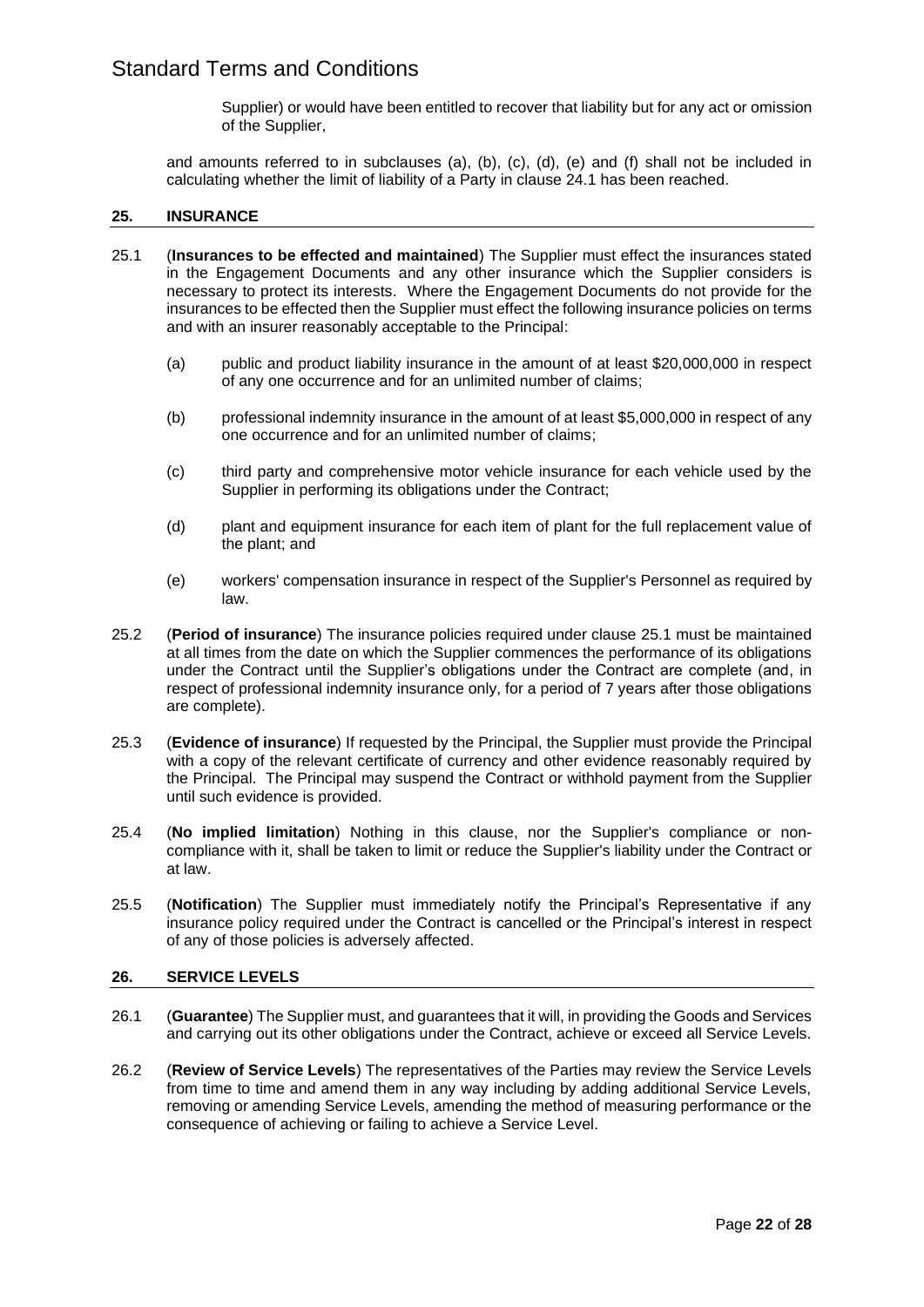### **27. INSPECTIONS AND TESTS**

- 27.1 (**Right to inspect and test**) The Principal's Representative shall be entitled to inspect and test all Goods, Services and Supplier Documents provided to ensure that the Goods, Services and Supplier Documents comply with the Contract, including all warranties given and representations made by the Supplier in the Contract. Inspections or tests carried out by the Principal or on behalf of the Principal shall not relieve the Supplier of any obligation or liability under the Contract nor limit or waive any right of the Principal.
- 27.2 (**Cost**) If an inspection or test undertaken by the Principal reveals a failure by the Supplier to comply with the Contract, then the costs reasonably incurred by the Principal in undertaking the inspection or test shall be a debt due and payable by the Supplier to the Principal.

### **28. NON-CONFORMANCE**

#### 28.1 (**Non-conforming Goods, Services or Supplier Documents)** Where:

- (a) any of part of the Goods, Services or Supplier Documents provided by the Supplier does not conform strictly to the requirements of the Contract (including where the Supplier has failed to achieve any Service Level); or
- (b) the Supplier fails to comply with any other obligation of the Supplier under the Contract,

the Principal may, in addition to or as an alternative to exercising its rights under clause 31, exercise the rights provided in clause 28.2.

- 28.2 (**Principal's rights in respect of non-conformance or failure**) Where permitted by clause 28.1, the Principal may:
	- (a) direct the Supplier to provide a detailed proposal as to how the Supplier proposes to rectify the non-conformance and the time within which such a proposal is to be provided;
	- (b) whether or not the Principal has given a direction under clause 28.2(a), direct the Supplier to:
		- (i) rectify the non-conformance or failure (including by performing or reperforming, removing, demolishing, repairing, replacing or reconstructing any nonconforming Goods or Services or replacing non-conforming Supplier Documents); and
		- (ii) make good any damage to any property or work to the extent caused by the non-conformance or the rectification,

at the Supplier's expense and within the timeframes reasonably directed by the Principal;

- (c) reject non-conforming Goods, in which case the Principal may:
	- (i) return the whole of the Goods Delivered (or, at its discretion, the nonconforming part of those Goods) to the Supplier or direct the Supplier to collect those Goods at the Supplier's expense and within the timeframes reasonably directed by the Principal;
	- (ii) direct the Supplier to either refund all monies paid for the returned Goods or to replace the returned Goods at the Supplier's expense at a time and place directed by the Principal;
- (d) accept the non-conformance or failure, in which case the Price will be adjusted as if the Principal had directed a Variation for the non-conformance or failure; or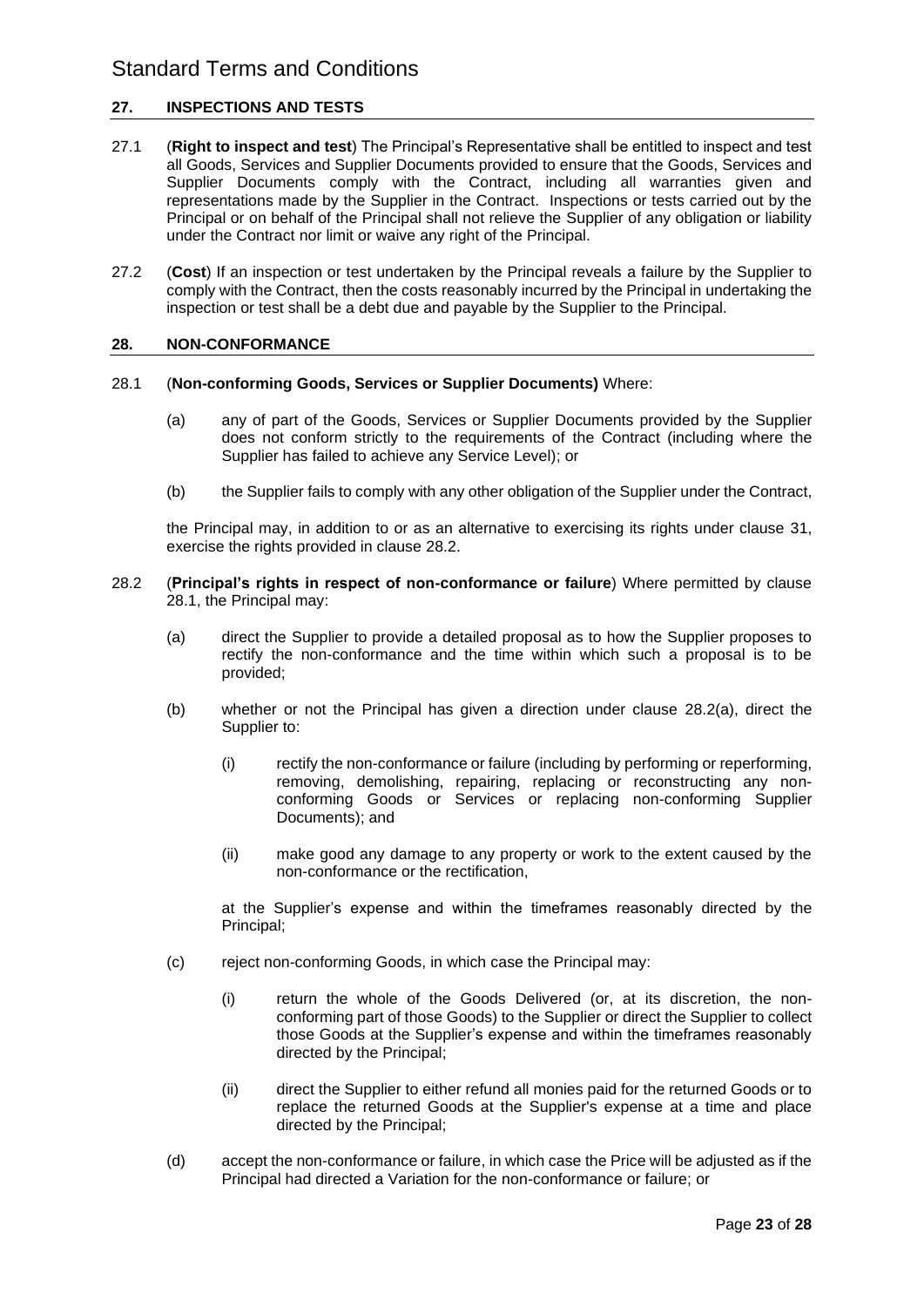- (e) where it is impractical to give the Supplier a direction pursuant to clause 28.2(a), take any of the steps contemplated by that clause itself, in which case the costs reasonably incurred by the Principal in doing so shall be a debt due and owing by the Supplier to the Principal.
- 28.3 (**Step-in rights**) If the Supplier fails to comply with a direction under clause 28.2, then the Principal may after giving at least 5 Business Days written notice to the Supplier (except in the case of emergency, in which case no notice is required) carry out that other obligation itself or have it carried out by others.
- 28.4 (**Costs**) The cost incurred by the Principal in connection with any action taken, or purportedly taken, pursuant to clause 28.2 or 28.3 so shall be a debt due and owing by the Supplier to the Principal.
- 28.5 (**Timing**) A direction under clause 28.2 may be given at any time up to 12 months after the Goods, Services or Supplier Documents were provided by the Supplier.
- 28.6 (**Application of clause**) For clarity, this clause 28 shall apply to all Goods, Services, Supplier Documents and provided or to be provided, under the Contract, including Goods, Services and Supplier Documents provided in compliance with a direction under clause 28.2(b) or 28.2(c)

### **29. SUSPENSION**

- 29.1 (**Right to suspend**) The Principal may direct the Supplier to suspend the performance of the whole or part of the Supplier's obligations under the Contract at any time and for any reason and may direct the Supplier to recommence performing those obligations by giving notice in writing to the Supplier. The Supplier must not suspend the performance of its obligations under the Contract without the prior written consent of the Principal.
- 29.2 (**Costs of suspension**) If the suspension is directed due to any act or omission of the Supplier or its Personnel (including a breach of the Contract by the Supplier) then the Supplier shall bear the costs of the suspension. Otherwise, the Principal shall be liable for the direct costs which the Supplier demonstrates it has reasonably, necessarily and not prematurely incurred by the Supplier by reason of the suspension and which the Supplier demonstrates it cannot reasonably mitigate.

### **30. FORCE MAJEURE**

- 30.1 (**Notification of Force Majeure**) If either Party is rendered unable wholly or in part by Force Majeure to carry out any of its obligations under the Contract (other than an obligation to make a payment of monies), that Party ('the Affected Party'), shall give to the other Party prompt written notice of such Force Majeure detailing the particulars of the Force Majeure and to the extent that it is ascertainable at the time of giving the notice, the extent to which it will be unable to perform or be delayed in performing its obligations.
- 30.2 (**Suspension**) On the giving of a notice under clause 30.1, the obligations of the Affected Party detailed in the notice shall be suspended for the duration of the Force Majeure.
- 30.3 (**Removal of Force Majeure**) The Affected Party shall use all reasonable diligence to remedy or remove such Force Majeure as quickly as possible. The Affected Party must notify the other Party as soon as it is no longer affected by such Force Majeure.
- 30.4 (**Industrial relations**) Clause 30.3 does not require the settlement of strikes, lockouts or other labour difficulties by the Affected Party on terms contrary to its wishes. The manner in which all such difficulties shall be handled shall be entirely within the discretion of the Affected Party.
- 30.5 (**Principal's rights**) Where the Supplier gives a notice under clause 30.1, the Principal may at its election:
	- (a) itself perform, or engage others to perform the obligations which the Supplier is unable to perform and may continue to perform such obligations until the later of the time that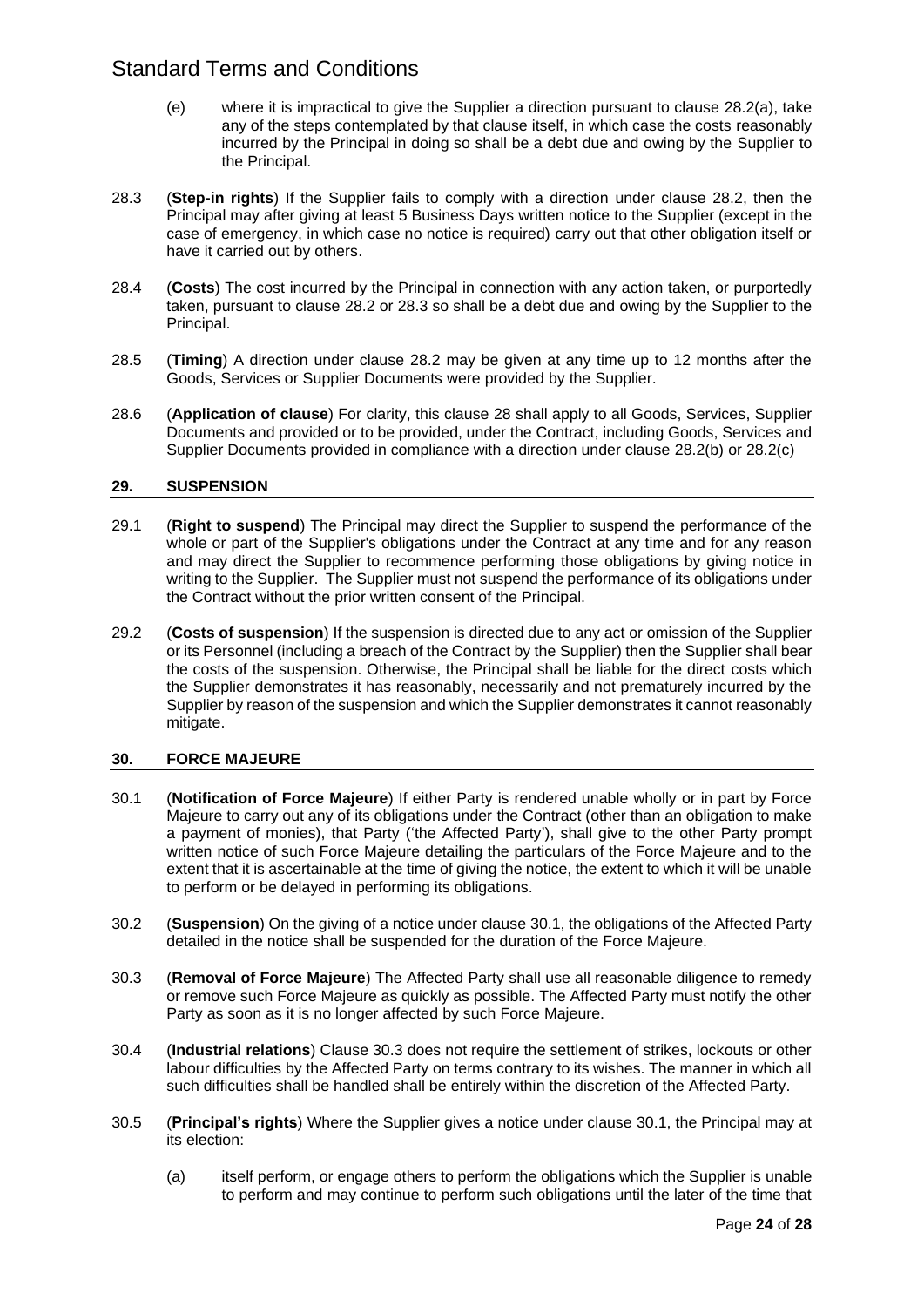the Principal is reasonably satisfied that the Supplier is able to resume performance of those obligations and the time at which any interim arrangements put in place by the Principal are able to be reasonably brought to an end;

(b) take such other action as the Principal, acting reasonably, considers appropriate.

The cost incurred by the Principal in exercising these rights shall be borne by the Principal.

30.6 (**Termination**) If Force Majeure extends for a period of greater than 20 consecutive Business Days then the Principal may terminate the Contract immediately by giving written notice to the Supplier.

### **31. TERMINATION AND DEFAULT**

- 31.1 (**Termination for convenience**) The Principal may at any time and for any reason in its absolute discretion terminate the Contract by giving 25 Business Days written notice to the Supplier.
- 31.2 (**Default by Supplier**) Where the Supplier has committed a Substantial Breach or is subject to an Insolvency Event, the Principal may by giving written notice to the Supplier immediately:
	- (a) take out of the Supplier's hands the whole or part of the Supplier's obligations remaining to be completed pursuant to the Contract and suspend payment to the Supplier under the Contract until it becomes due and payable under clause 31.5; or
	- (b) to the extent permitted by law, terminate the Contract.

The Principal may itself perform, or may engage others to perform, any obligations of the Supplier taken out of the hands of the Supplier or which remain unperformed at the time of termination.

- 31.3 (**Default by Principal**) Where the Principal has committed a Substantial Breach, the Supplier may suspend the performance of its obligations under the Contract by giving written notice to this effect to the Principal. If the default has not been remedied within 20 Business Days after the notice of suspension is given to the Principal, the Supplier may terminate the Contract by giving written notice to this effect.
- 31.4 (**Payment on Termination**) If the Contract is terminated by either Party the Principal shall, subject to the Contract and its other rights at law, pay the Supplier:
	- (a) the amount which the Supplier is entitled to be paid under the Contract for Goods and Services provided up to and including the date of termination; and
	- (b) if the termination is solely due to the act or omission of the Principal, without any fault on behalf of the Supplier, the amount of any other direct costs which the Supplier demonstrates it has reasonably, necessarily and not prematurely incurred prior to the termination in the expectation of completing its obligations under the Contract, and which the Supplier demonstrates it cannot reasonably mitigate,

except that the total amount payable to the Supplier under the Contract shall not under any circumstances exceed the amount to which the Supplier would have become entitled to be paid had the Contract not been terminated.

31.5 (**Payment on take out**) On completion of the obligations of the Supplier which have been taken out of the hands of the Supplier, the Principal shall determine the cost incurred in completing those obligations and if that cost is greater than the amount which would have been paid to the Supplier had the Supplier completed those obligations (including any payment suspended under clause 31.2(a)), then the difference shall be a debt due and payable by the Supplier to the Principal.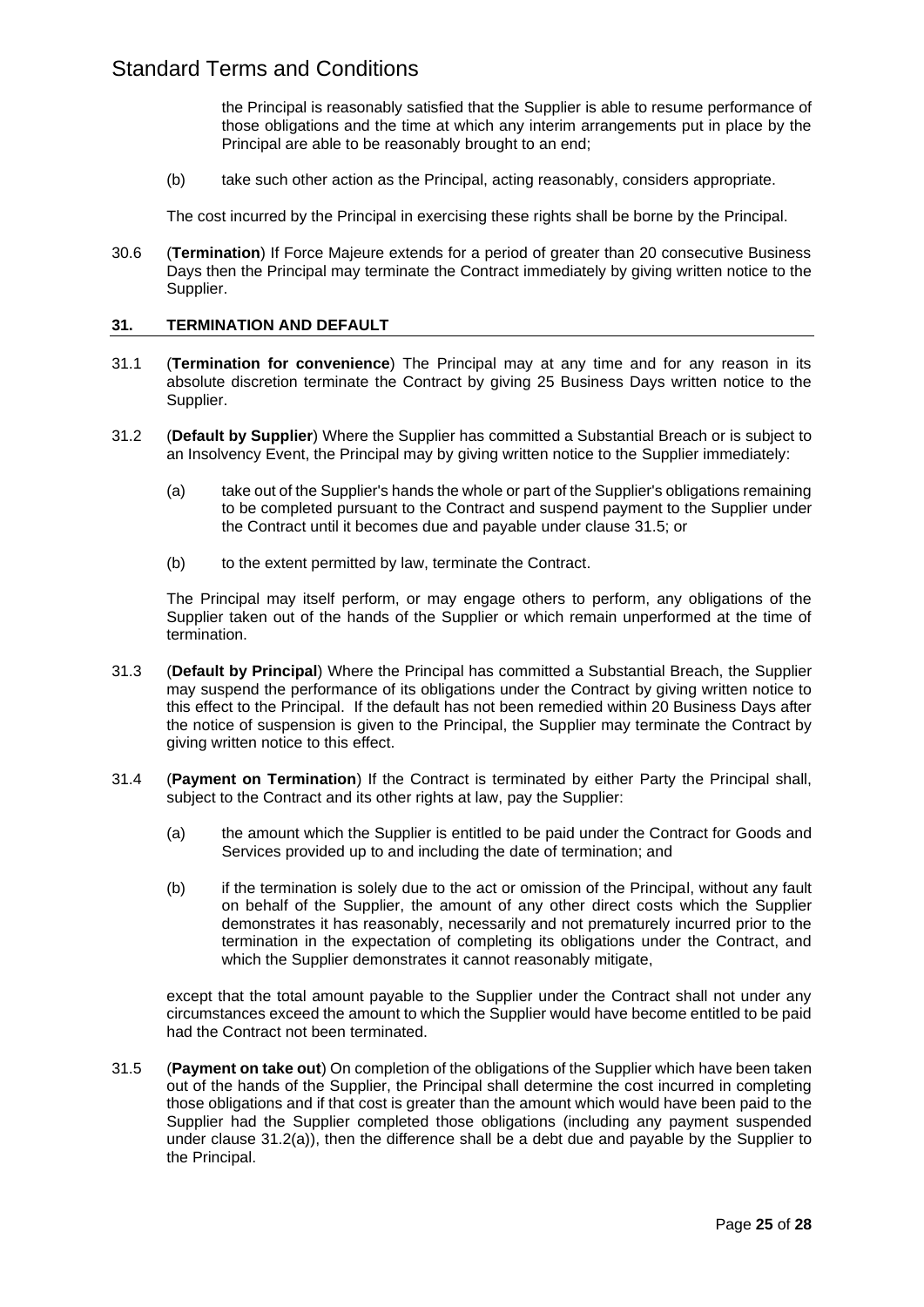31.6 (**No other compensation**) Except to the extent expressly provided in this clause 31, the Supplier shall not be entitled to any monetary compensation in respect of the termination of the Contract by either Party or the Principal taking obligations out of the hands of the Supplier pursuant to this clause 31.

### **32. HANDLING OF INFORMATION**

- 32.1 (**Obligation of confidence**) A Party must not use the other Party's Confidential Information for any purpose other than complying with its obligations or exercising its rights in connection with the Contract ('Permitted Purpose'). A Party may not disclose the other Party's Confidential Information to a third party other than in the Exceptional Circumstances. The Parties must take reasonable steps to prevent the unauthorised disclosure to or use by any other person, firm or company of the Confidential Information.
- 32.2 (**Breach of Confidence**) If a Party becomes aware of a suspected or actual breach of clause 32.1, that Party must immediately notify the other Party and take reasonable steps required to prevent or stop the breach. The Parties acknowledge that damages will not be an adequate remedy for such a breach.
- 32.3 (**Return of Confidential Information**) The Disclosee of Confidential Information must return or destroy (at the Discloser's discretion) all Confidential Information and material containing Confidential Information when it is no longer required by the Disclosee for the Permitted Purpose or when otherwise directed by the Discloser, subject to any record keeping requirements at law.
- 32.4 (**Personnel**) The Parties must make every reasonable effort to ensure that only its Personnel that have a need to know any Confidential Information for the Permitted Purpose are permitted to access and use the other Party's Confidential Information and its Personnel are aware of and comply with the obligations of confidentiality in this clause 32.
- 32.5 (**Information Privacy Act**) If the Supplier collects or has access to 'Personal Information' as that term is defined in the *Information Privacy Act 2009* (Qld) in order to carry out its obligations under the Contract, the Supplier must comply with Parts 1 and 3 of Chapter 2 of that Act in relation to the discharge of its obligations under the Contract as if the Supplier was the Principal. Personal information collected by the Principal in connection with the Contract is collected for the purposes of enabling the Principal to properly discharge its functions as a local government authority and may be accessible by and disclosed to Personnel engaged to assist the Principal in doing so. Personal information will otherwise be dealt in accordance with the Principal's privacy policy. The Principal is authorised to collect personal information in accordance with the *Local Government Act 2009* (Qld), the *Local Government Regulation 2012* (Qld) and related legislation.
- 32.6 (**Media**) The Supplier must not, either on its own account or in conjunction with other parties, issue any publication, advertisement, document, article or information whether verbal or written, in connection with the Contract in any media without the prior approval of the Principal.

### **33. INTELLECTUAL PROPERTY**

- 33.1 (**Background IP**) Background IP of a Party shall remain the exclusive property of that Party. The Principal grants the Supplier a revocable, royalty free, non-exclusive, non-transferable licence to use the Principal's Background IP strictly for the purpose of complying with the Supplier's obligations under the Contract and for no other purpose. The Supplier grants the Principal an irrevocable, royalty free, non-exclusive, non-transferable licence to use, copy, reproduce, modify and adapt the Supplier's Background IP for any purpose for which the Goods and Services are provided and for the purpose of complying with the Principal's obligations and exercising the Principal's rights in connection with the Contract. Each Party warrants and represents to the other that the use of the Party's Background IP will not infringe any Intellectual Property Rights of a third party.
- 33.2 (**Project IP**) Unless the Engagement Documents expressly provide otherwise, Project IP vests on creation in the Principal and is the exclusive property of the Principal, and the Principal